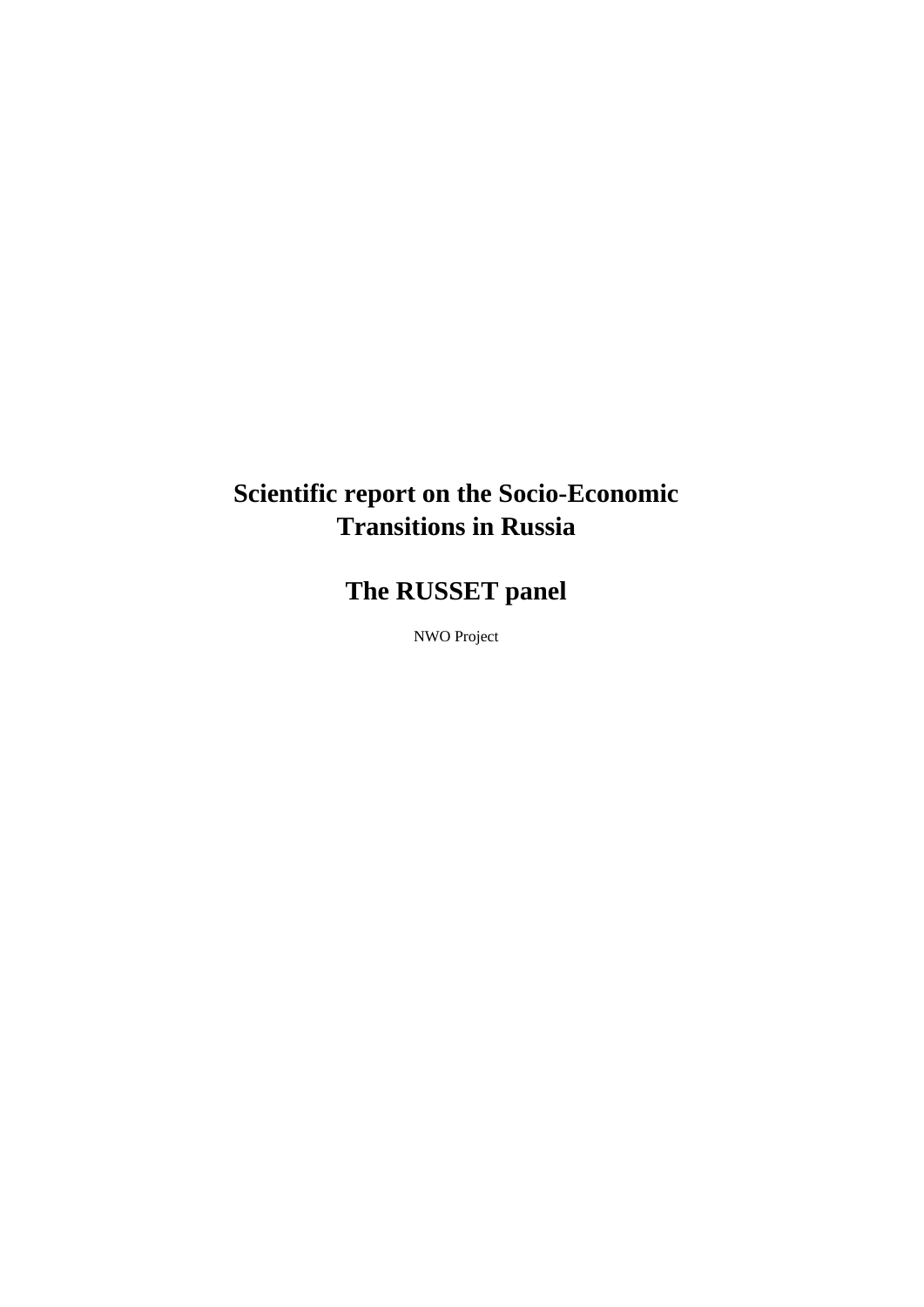Amsterdam, March 20001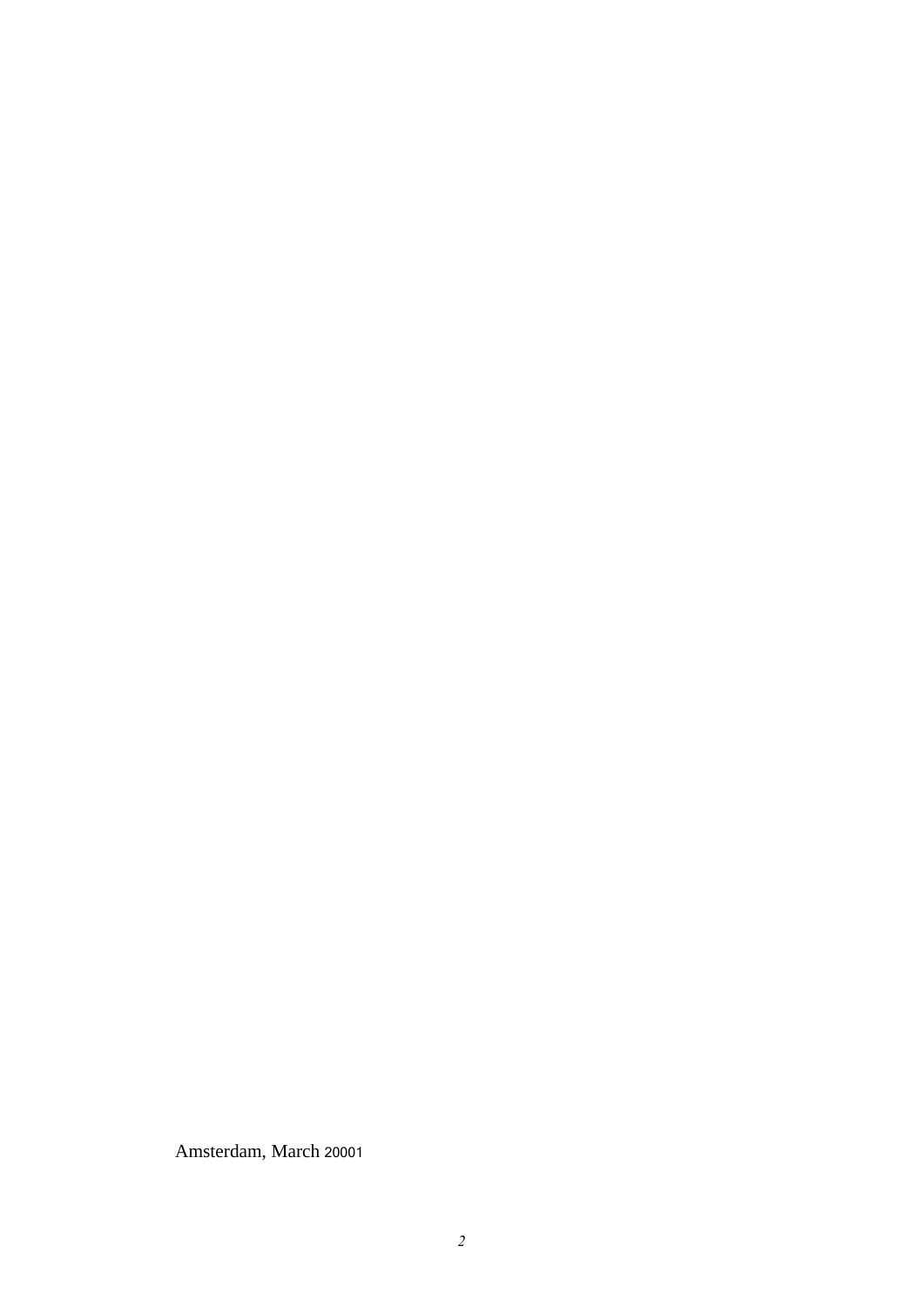# **Preface**

In 1990 the Russian sociologist Vladimir Andreenkov suggested to one of the editors of this volume, Willem Saris, that Russia could be seen as a social science laboratory because the changes in Russia happened so rapidly. Shifts in public behaviour and public consciousness usually happen under the influence of significant changes in the social, economic and political environment, but such changes normally take place very slowly. Therefore social scientists are limited in their studies of change due to the long duration of social processes. In the current period Russia is unique in the sense that all processes arc happening at a much higher speed due to the fast transformations in the economic and political system of the country. People's lives move in front of us with the speed of a movie. In such a situation researchers get a chance to study events and processes over a period of years when commonly they need to observe for decades.

Although Willem Saris agreed with Vladimir Andreenkov that this opportunity to study change should not be missed, he was not convinced that he should be the one to undertake this study. However, Vladimir Andreenkov repeated his suggestion several times, and when in 1992 the Dutch Organisation for scientific research (NWO) offered the possibility for research in Russia in co-operation with Russian researchers, Willem Saris made a proposal for a panel study. A subsidy for this study was obtained from the Dutch Organisation for scientific research (NWO) to last for a period of 7 years, from 1993 to 1999.

The main idea behind this panel was to look at the socio-economic transitions taking place in Russia and to look at the consequences of these transitions with respect to changes in people's satisfaction with life in general and specific domains of life in particular. As the purpose of the study was to evaluate socio-economic transitions in Russia, we called the panel the RUSsian Socio- Economic Transition or RUSSET panel.

In this report we summarize the design of the project, the major results and the efforts we have make to make the data accessible to other researchers. It should be clear that the report will only highlight the most important findings. For more details of the project we refer to our WEB site mentioned in the last section.

In this preface we would like to thank Vladimir Andreenkov for his stimulation to start the Russet panel. Without his sociologic look at the changes which were going on in Russia this research project would not have been started. We would also like to thank the Research Organisation for Research of the Netherlands (NWO) which made it possible to undertake this enterprise by providing a grant for this study from 1993 till 1999.

Amsterdam, March 2001 Prof Dr. W. E. Saris On behalf of the research team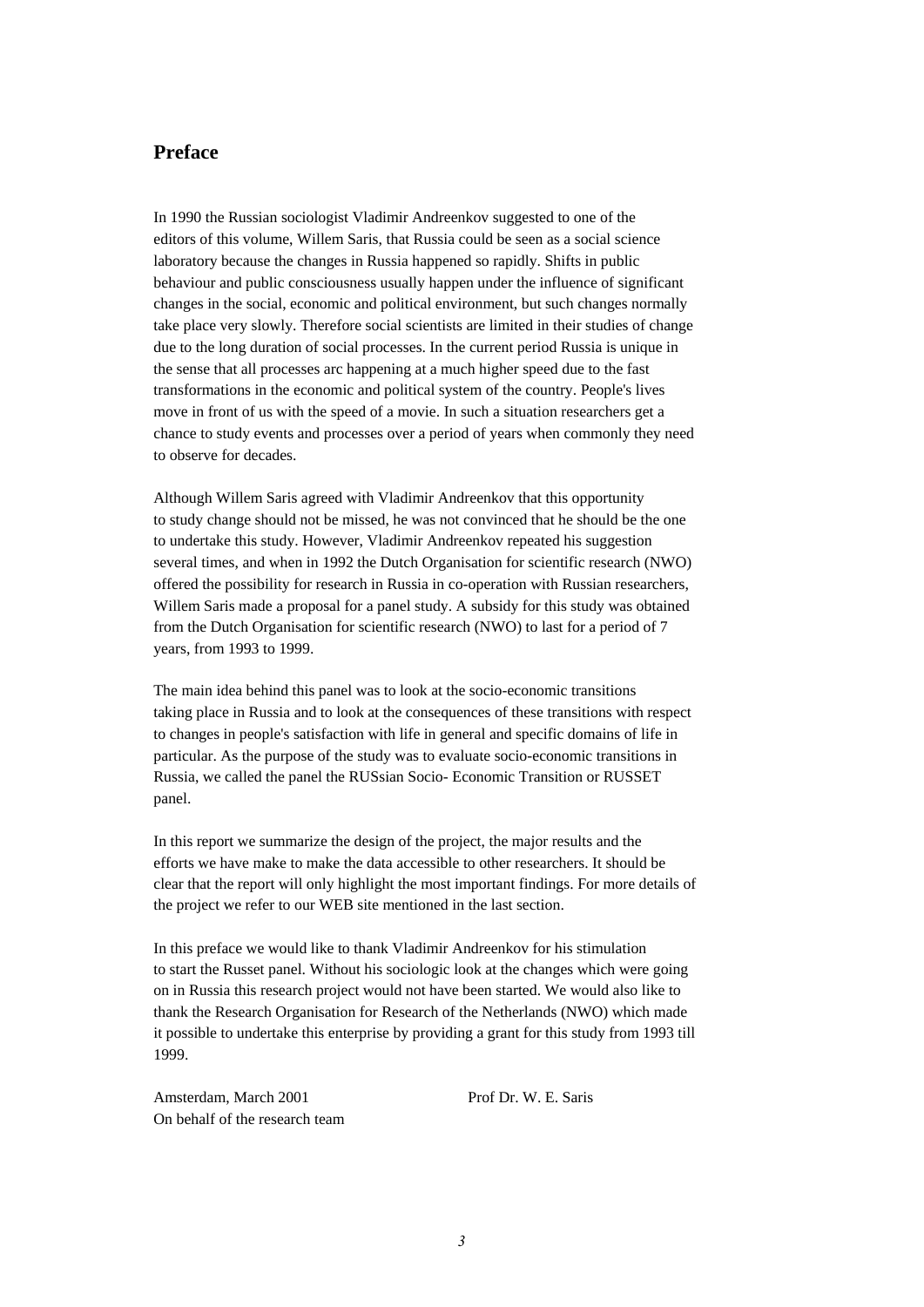# **Part I The Research Design**

#### **1. The questionnaire design**

One of the main ideas underlying this study was that the present situation with respect to a specific domain of life could deviate from what people see as ideal or from what the people judge to be the best experience in the past. In such cases at least some people will be dissatisfied and will want to change this situation. Whether a change will occur in such a situation depends on people's desires and efforts and on the political and economic situation in the country in general. It might happen that for some people the situation will change, partly because of their own actions and partly because of other events, but whatever the reasons for the changes are, there will be a new situation and a new evaluation and the process will start from the beginning. This idea behind the data collection is very much in line with the 'Need fulfilment theory' or 'the discrepancy theory' which suggests that people get satisfied by fulfilment of their needs or the reduction of the discrepancy between their wishes and the reality (Diener, 1984).

We have added an additional action component to these theories suggesting that people being unsatisfied with the present situation might try to take action to improve it if they see the specific domain of life as important enough to act. This point has been suggested by Frijda in his theory of emotions (1984). The action component used in our design includes the possibility of individual as well as collective action to improve the situation and so to reduce the discrepancy or to satisfy the existing needs or to increase the satisfaction and/or happiness. If no change in living conditions happened, one still can expect changes in the evaluation of the situation. People may adjust their wishes and ideals if they don't see any hope for actual change, and due to these adjustments their satisfaction can also change.

This idea is in line with theories, which suggest adaptation of the aspirations to the realistically possible options (LaBarbera and Mazursky, 1983, Michalos, 1985 and Saris, 1996). This set of ideas was used to design the survey instrument to register the process of changes in human lives and the subjective evaluation of these changes. Figure 1 presents a picture of this idea behind the data collection.

The objective situation and subjective evaluation of this situation have been studied for 5 major domains of life: Family life, Housing conditions, Employment, Household Finances, Social contacts.

Besides measuring the current status of the objective living conditions and subjective evaluation of different domains in life, we collected retrospective data asking about living conditions and satisfaction in 1988 in order to get the comparison between the process in recent years and in the time before the changes of the political system.

Several theories suggest that people determine their satisfaction with life on the basis of a comparison with other groups. These reference groups can be people with similar abilities or the so called "average person in the country" (Andrew and Withey (1976), Campbell, Converse and Rogers (1976), Harvey and Smith (1977) and Michalos (1985). The comparisons arc also possible with a fair/deserved or a needed living condition. We checked these ideas for one particular domain of life - the financial situation.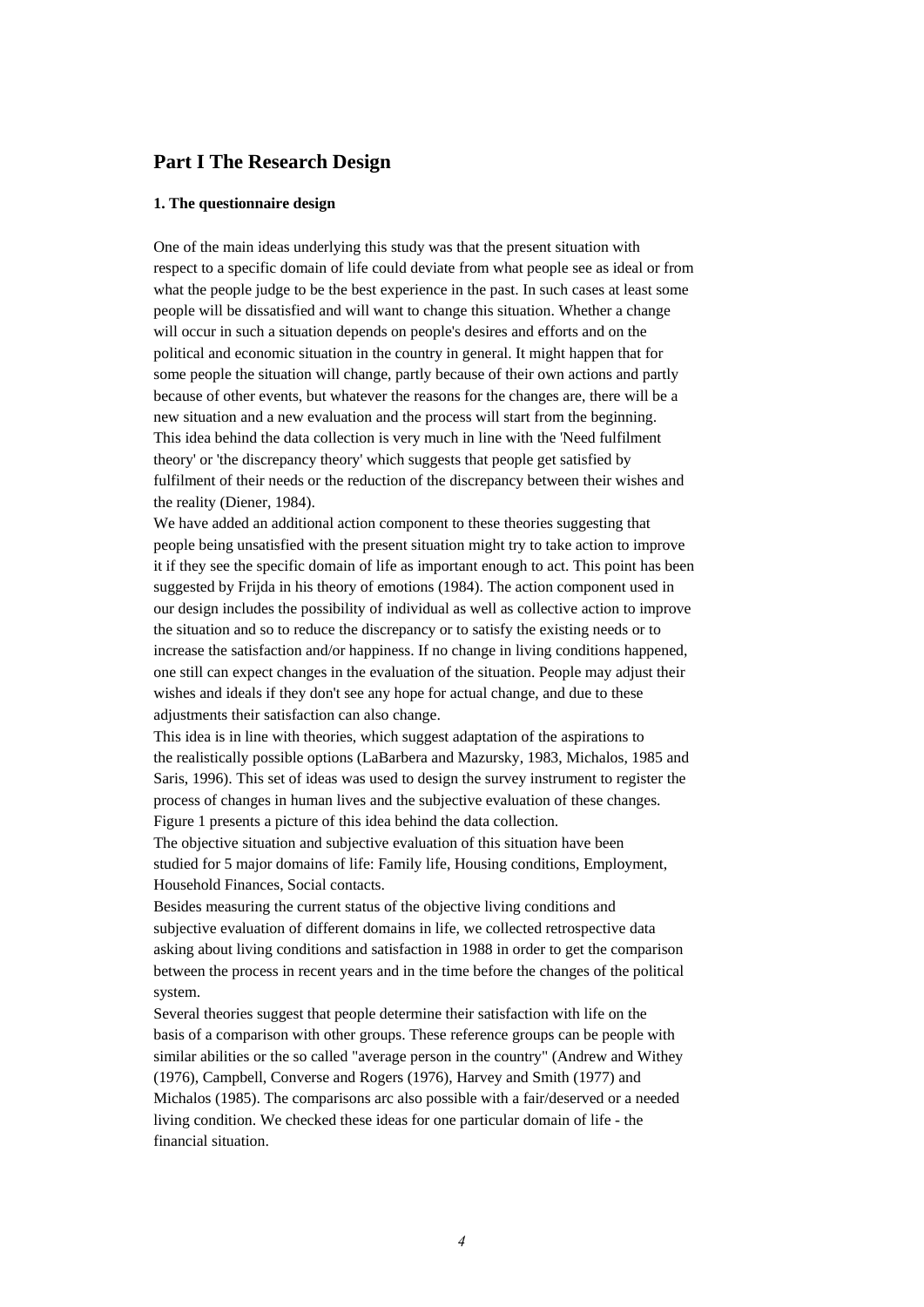

#### **Figure 1 The basic idea behind the design of the**

In this project some attention has been given to the actual living conditions but the emphasis was on the subjective experience of these changes evaluated as satisfaction of the respondents with the different domains of life and with life as a whole. The subjective experience of people was tracked through all waves of the survey from 1993 until 1999.

Additionally we introduced some methodological experiments to check the reliability of indicators varying the different question formulations (scale, agreedisagree format) and the place of these questions in the interview. In some years the subjective evaluation of life was measured not only by a satisfaction question but also by questions about happiness.

#### **2. Sample Design of the Russet Panel**

The survey was designed as a Panel Survey (interviewing the same people at different points in time) in 7 Waves, one wave each year. The sampling design and the fieldwork have been done by the Institute for Comparative Social Research (CESSI), an independent Russian public opinion and market research organisation. For this study two samples were drawn: the initial sample was interviewed in Wave 1-4 and 6- 7, a new sample was drawn for Wave 5 and used also in Wave 6-7. The survey was conducted by face-to-face interviews in respondents' homes. About 200 and 300 interviewers participated in each wave of the survey, about 34-45% of interviewers were changed in each wave.

The population for this study was defined to consist of the entire population of Russia of age 18 and older living permanently in Russian territory (110 million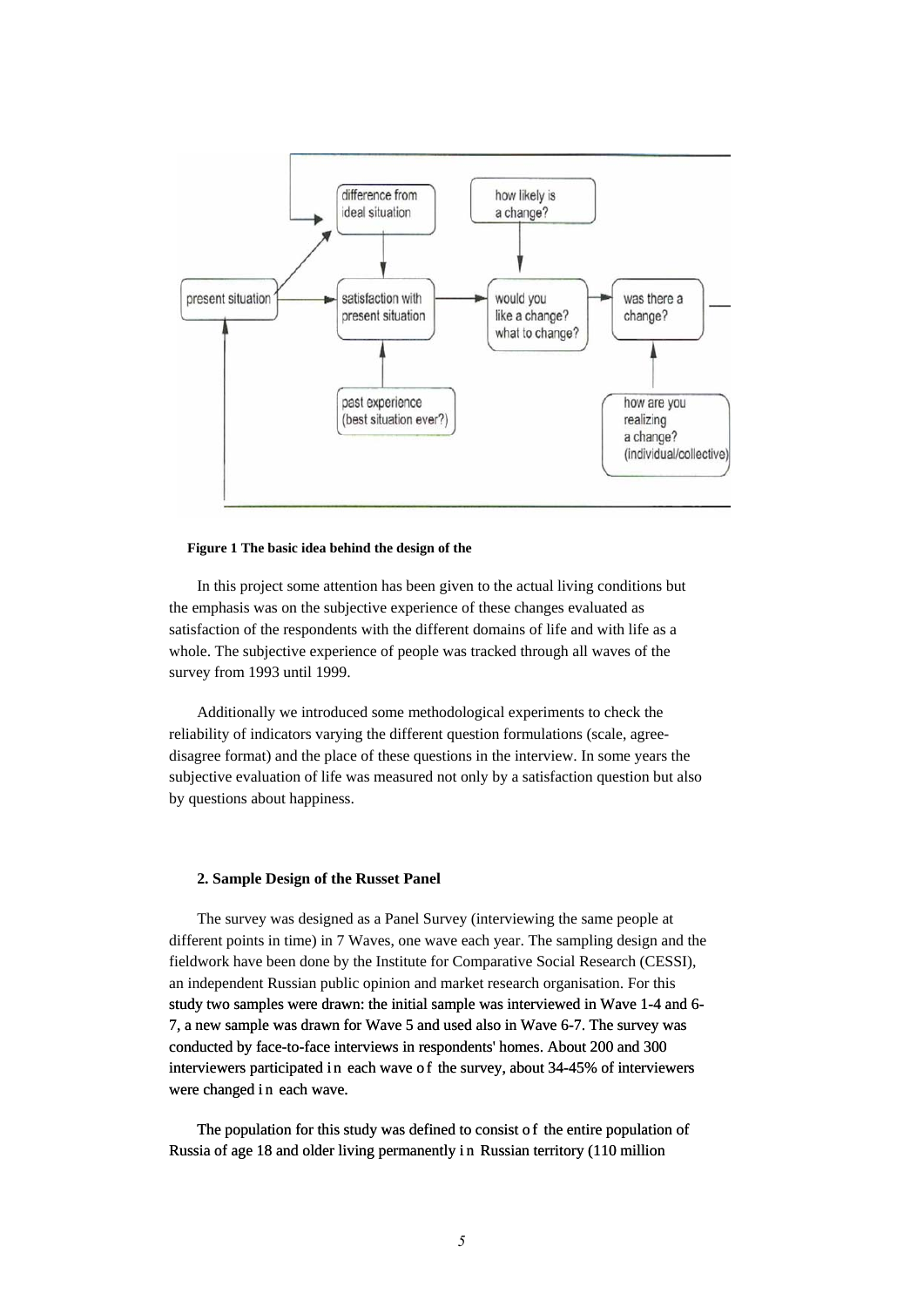people). Military bases, penal communities and remote and inaccessible areas of Siberia and the Far North are not included. This excludes about 0, 7% of the population. A Multistage Probability Sample Design was used to draw the sample for this panel **survey.** The different stages in the sample design will be described below. The primary sampling units (PSUs) were rayons (counties) or self-administrated cities. A rayon is a territorial unit generally including both municipalities and rural communities. Due to lack of statistics for this restricted population on rayon level the information of the total population of 147 million people has been used in all stages \_

*Stage 1. Selection of the PSUs.* In order to be sure that the sample will cover the whole geographical area of Russia the selection of primary sampling units was done within each of the four geographical zones. For tins purpose the more than 2000 rayons in Russia were grouped into 4 areas (Figure 2) - Center (36% of total population), South (28%), Urals (24%), Siberia and Far East (12%).



Figure 2 The four geographical strata

It was decided to select in total 52 PSUs (rayons) for the study. Moscow with a population of 8, 9 million people and St. Petersburg with a population of about 5, 0 million people were automatically included in the sample and constituted 5 PSU's in total. The other 47 PSU's were constructed within each of 4 geographical zones by ordering the rayons from large to small. Each set of rayons containing 2. 8 million people became a PSU.

From each PSU formed in this way one rayon was randomly selected to represent the set of rayons in the PSU. The idea was to select from each of these rayons 77 people for the sample so that in total 4000 people would be selected.

*Stage 2. Selection of settlements within the chosen rayons. This stage of selection* involved the selection of areas towns and villages - within the 47 rayons. From the list of all areas (towns and villages) in each rayon the necessary number of areas was selected with probability proportional to the population size using a systematic random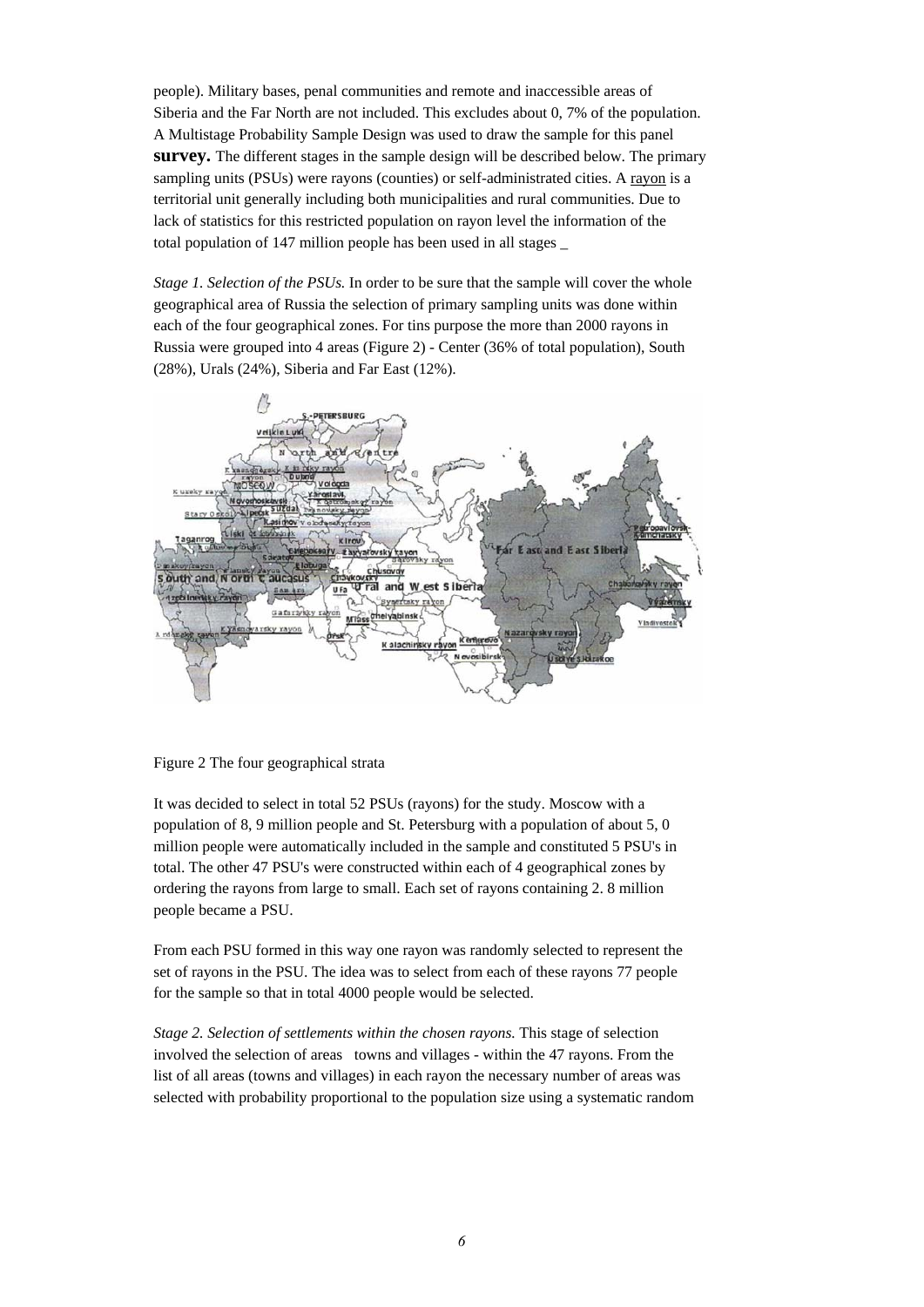selection approach. The number of the selected areas (towns/villages) depended on the population size of the areas in the rayon.

Because the plan was to have 77 interviews in each chosen PSU while in each election district minimally 15 interviews had to be done 5 election districts had to be chosen as secondary sampling units. The step size for the systematic selections was therefore determined as the total population size of the rayon divided by 5. So, the number of towns/villages selected in each rayon varied from 1 to 5. It was 1 when the rayon consisted only of 1 area (town) and 5 when the rayon consisted of many areas of rather small size. This selected method is resulting in the distribution of interviews proportional to the urban and rural population in each rayon.

*Stage 3. Selection the electoral districts.* In each selected area (town or city) the necessary number of electoral districts were randomly selected from the total list of electoral districts in the area. The probability of selection was proportional to the size of the electoral district.

*Stage 4 Listing and selection of households.* After selecting electoral districts in the cities, interviewers were sent to make a list of all houses and apartments in all housing units of the chosen districts and a map of the investigated area with location of all housing units. They also had to provide a description of the type of dwelling and information about the usage made of the building - living/non-living purposes. All this information about selected electoral districts was sent to central office to create a database of addresses. Given this created sampling frame for each selected district the central office in Moscow drew in each district a random sample of the households and sent this list to the local interviewers as their list of households to be visited.

In the rural districts the listing was not done but a random walk procedure was used for selecting the households. This means that the interviewer was given a starting point in a village (electoral district) for the first household to visit. Then the next address was determined by skipping a fixed number of house doors going to the right from the visited house. The number of house doors to be skipped was determined by the average response rate in the given area and the assigned number of interviews.

*Stage 5. Selection of the respondent.* To select the respondent within a household, Kish's table was used. The procedure includes the completion of a list of all household members from 18 and above, living permanently in the household and the selection of a respondent was done using die procedure specified in the table of Kish (1965). This procedure guarantees a random selection of persons from households.

#### **3. Nonresponse, attrition and substitution**

At least 3 call backs were required in all waves before a non-response could be declared while no substitutions were allowed. In each year all respondents who had participated in the first wave were asked to participate in the survey again (regardless of participation or non-participation in the previous panel waves). The response rale of the base sample (wave 1) was 76%. The drop out in panel wave 2 was 25% compared to the base sample and then decreased from 14% in the third wave to 2% in the fourth wave. In the last wave (after 7 years) 43% of respondents from the base sample were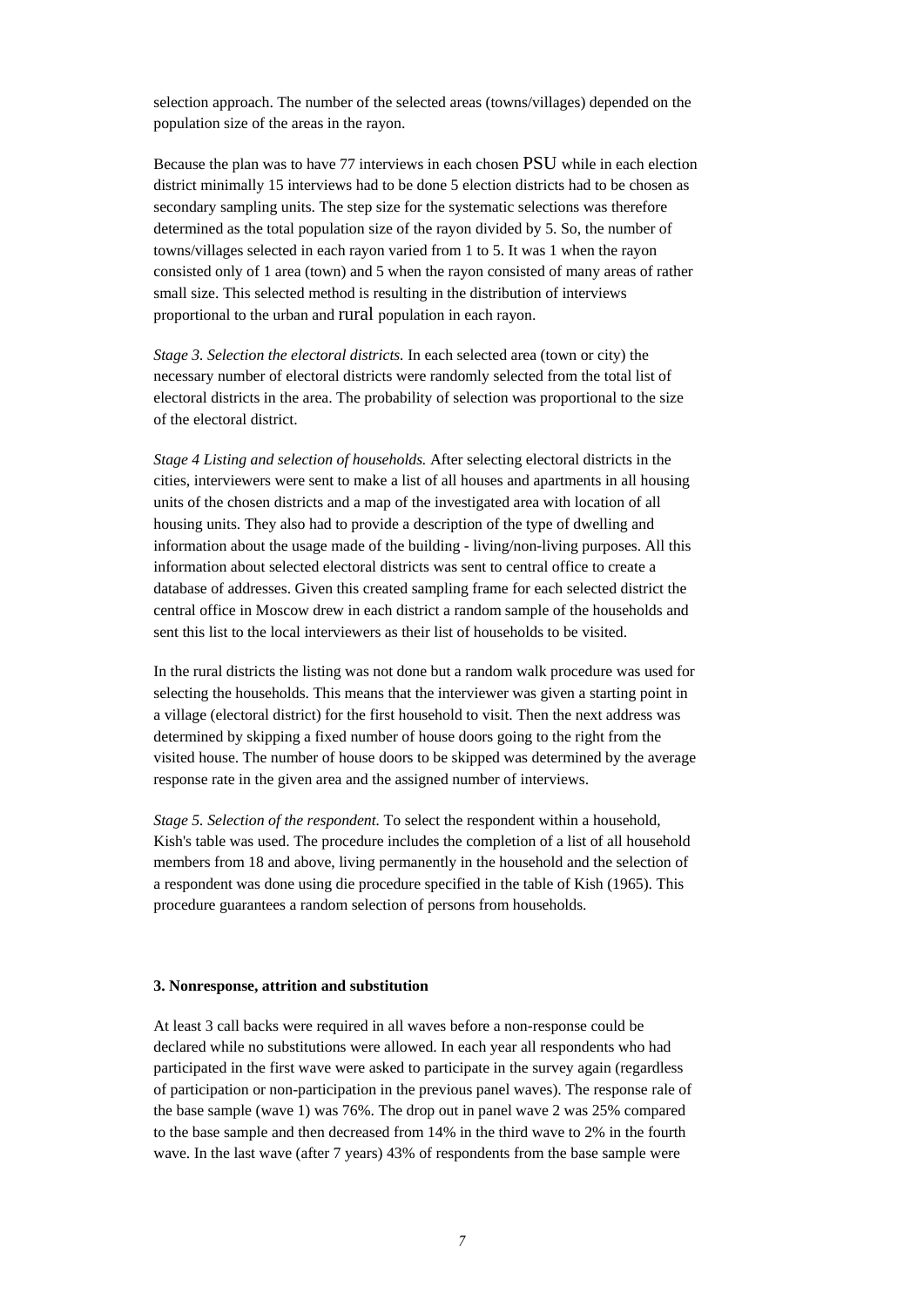still participants of the panel and interviewed in the last wave. To compensate for the attrition in the sample, a new sample was drawn for further panel research in 1997. As die demographic and regional profile of respondents in all waves was similar regardless of drop out rate (except age where we have natural ageing of the sample), we were able to draw an independent random sample for wave 5 in the same way as it was done for the first wave.

The first 4 waves are based on the first sample. Since **1997** one can use two samples. The new sample can be analyzed separately as an independent sample or can be combined into one to obtain a larger sample. For the sample sizes in the different waves we refer to table **1.** 

| Wave   | Year | <b>Total sample</b> | 1st Panel | 2nd Panel | <b>Dates</b><br>July-September 1993 |  |
|--------|------|---------------------|-----------|-----------|-------------------------------------|--|
| Wave 1 | 1993 | 1993                | 3727      |           |                                     |  |
| Wave 2 | 1994 | 2808                | 2808      |           | May-June 1994                       |  |
| Wave 3 | 1995 | 2273                | 2273      |           | June-August 1995                    |  |
| Wave 4 | 1996 | 2074                | 2074      |           | March-April 1997                    |  |
| Wave 5 | 1997 |                     |           | 2218      | November-December 1997              |  |
| Wave 6 | 1998 | 3513                | 2002      | 1511      | October-December 1998               |  |
| Wave 7 | 1999 | 2868                | 1618      | 1250      | November-December 1999              |  |

Table 1 The sample sizes for the studies in the different waves.

#### **4. Evaluation of the sampling design.**

In this sampling design the selections of the rayons, settlements and districts an crucial steps. These selections reduce the amount of work by restricting the interviewing to a limited number of districts while the sample still remains representative for the population as a whole.

The fact that a sampling frame was incomplete or wrong has been solved by a listing of the housing units in the chosen urban districts. In this way a sample frame was created Which could be used for the selection of the households within the chosen urban districts. In the rural districts the same problem has been solved by a random walk in order to reduce the amount of work. The negative consequences of this procedure have been reduced by requiring an elaborate report of the process and an interdiction of substitution of one household by another.

The specified procedure is in agreement with the multistage area sampling procedure suggested by Kish (1965) for countries like Russia where correct sampling frames are missing and the country is too large to be covered completely by the sampling procedure.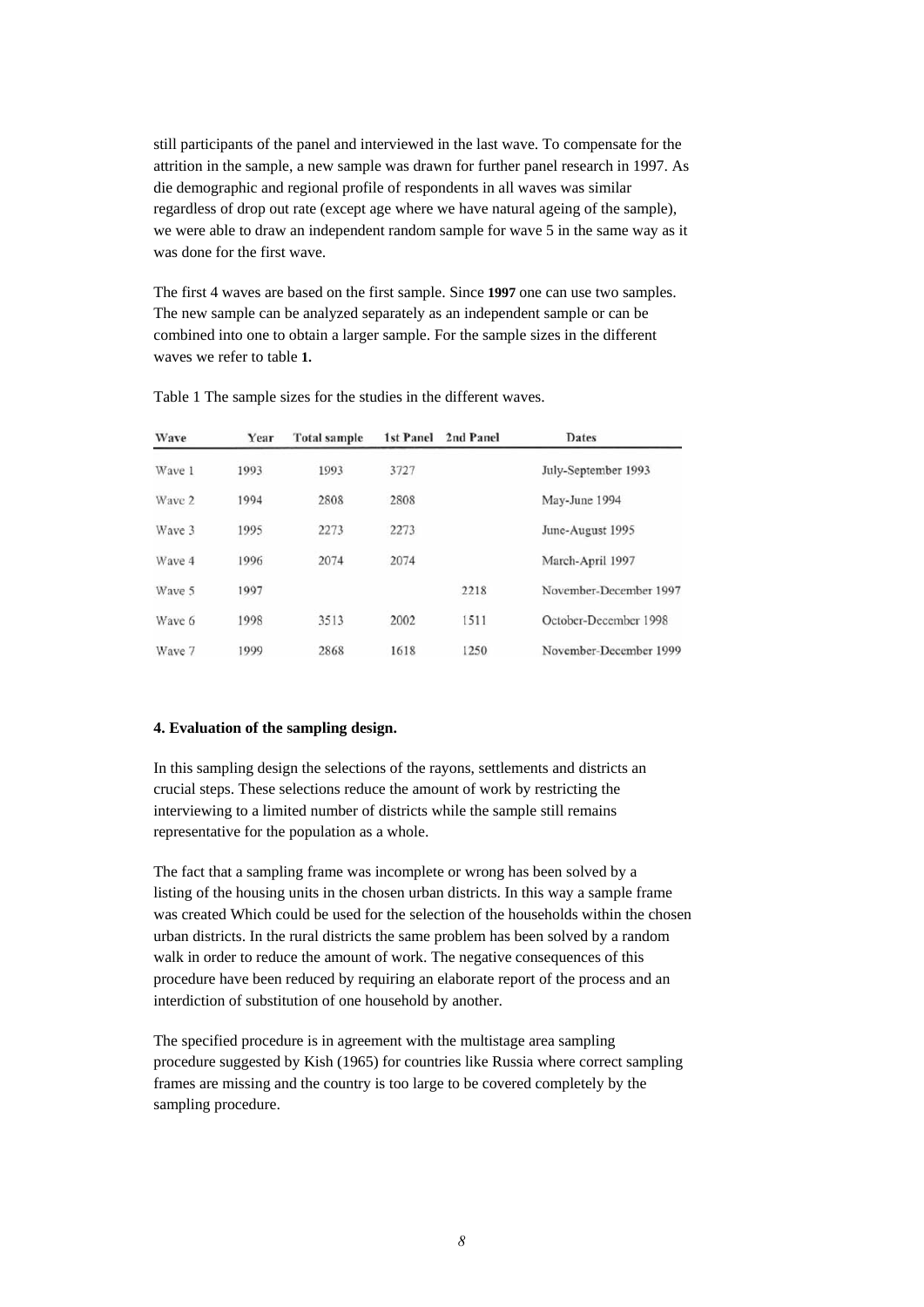# **Part II Substantive results**

## **1. Satisfaction with life and life domains in Russia ?**

There has been a discussion about the relevance of subjective judgement in general. An example of such a judgement is the question:

How satisfied are you with your (job, house, etc)'?  $1 =$  very dissatisfied --------10 very satisfied

The main critique of this subjective judgement is based on the fact that in West European countries the measured level of satisfaction does not differ much for different domains of life and for different people. The RUSSET panel offers a unique opportunity to see if tins problem also occurs in a situation of considerable macroeconomic and social change and considerable differentiation within the population with respect to living conditions. Besides that, we can compare the levels of satisfaction for different domains of life.

Let us look at the satisfaction of the Russian sample with life as a whole in the year 1988 and 1998 in Table 2. There can be hardly any better table to show that there is considerable differentiation in answers between Russians (the responses are distributee across all points on the 10 point scale and not concentrated in one side of the scale).

Table 2 The responses of the panel members in 1988 and 1998 to the question: How satisfied are you with your life as a whole 7

| Response category      | 1988 |               | 1998 |               |
|------------------------|------|---------------|------|---------------|
|                        | Abs  | $\frac{0}{0}$ | abs  | $\frac{0}{0}$ |
| 1 not at all satisfied | 126  | 3.5           | 569  | 16.6          |
| 2                      | 74   | 2.1           | 371  | 10.9          |
| 3                      | 193  | 5.4           | 602  | 17.6          |
| $\overline{4}$         | 233  | 6.5           | 376  | 11.0          |
| 5                      | 587  | 16.5          | 689  | 20.2          |
| 6                      | 439  | 12.3          | 267  | 7.8           |
| 7                      | 571  | 16.0          | 220  | 6.4           |
| 8                      | 718  | 20.1          | 191  | 5.6           |
| 9                      | 312  | 8.7           | 54   | 1.6           |
| completely satisfied   | 313  | 8.8           | 79   | 2.3           |
| total                  | 3727 | 100%          | 3418 | 100%          |

This table also shows that these responses changed quite a bit through time. In 1988 the respondents were in majority satisfied (66% had a score above 5), but this majority turned into a small minority (23. 7%) in 1998. There can not be a better proof of the suggestion of Vladimir Andreenkov that the changes in Russia were going very fast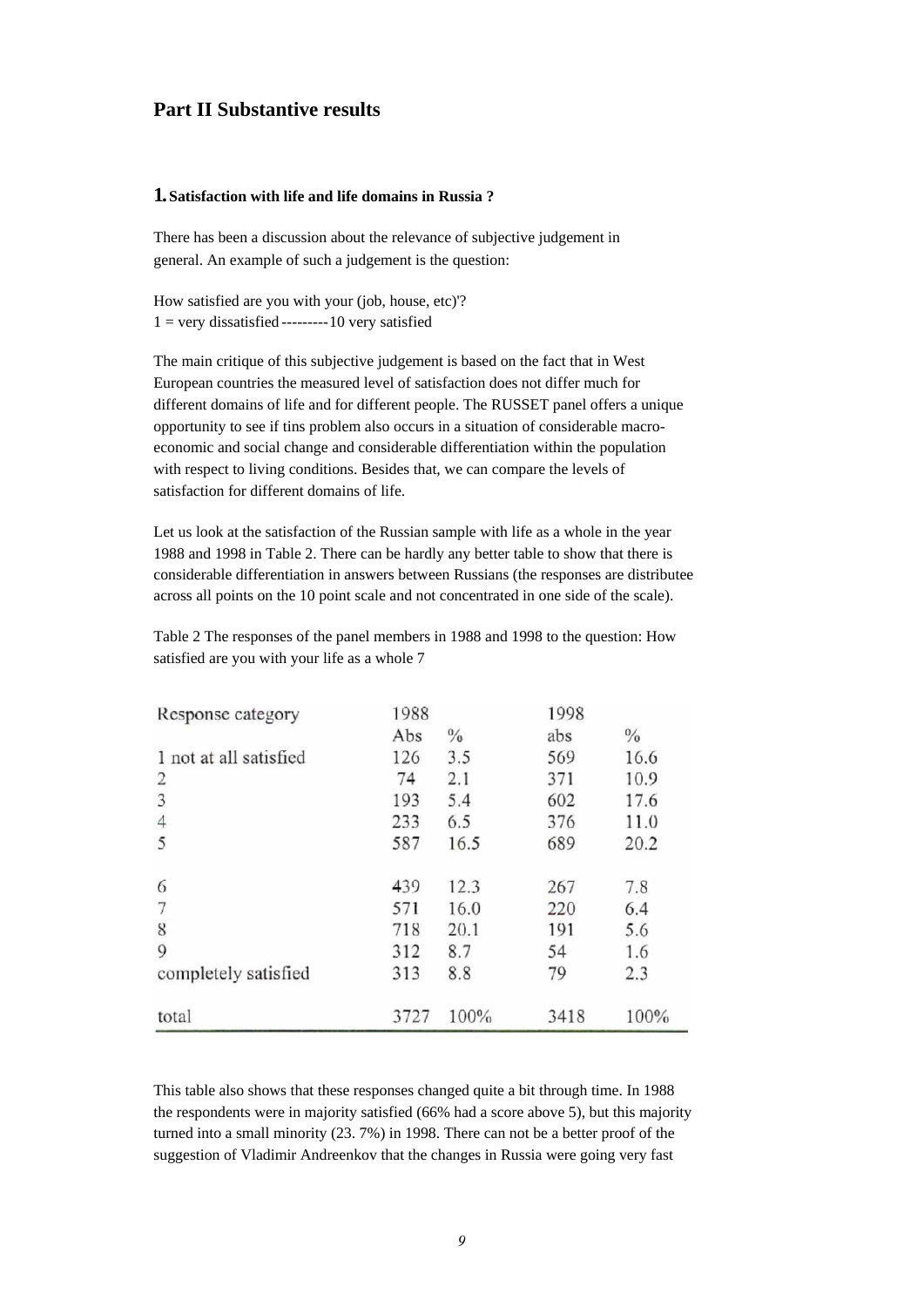and that these developments could be seen as a social laboratory, which requires attention of social scientists.

The satisfaction with other domains of life also differs substantially over time although in different degrees for different domains. It is important to note that although the general trend is a decrease of satisfaction in Russia from 1988 to 1998, it can not only be an artefact of idealising the past at the expense of the present, but should also be a sign of real change, because the decrease was not obscived for all domains. The satisfaction with some domains remains stable. Let us now look at the variation of satisfaction scores across domains of life.





Figure 3 presents the trends for satisfaction with different domains of life from 1988 to 1998. The mean scores for the total sample on the 10 point scales are presented. This figure shows that there are considerable differences in level of satisfaction with the different domains of life and through time. First of all the respondents in all waves of the survey (1988-1998) are very positive about their marriages and only a bit less positive about their social contacts. The level of satisfaction with housing conditions are lower than satisfaction with marriage and social contacts. The changes in satisfaction with housing are also not very large through time. The level of satisfaction with the job is much lower than with the before mentioned aspects of life but the mean scores are rather stable and do not vary much through time.

These results would have suggested that cither the satisfaction of Russians with different domains of life do not change much through time or that there is no change at all through time. But the trends of satisfaction with one other domain - financial situation of the household - and with life as a whole challenge these hypotheses. The change in the political and economic system had a strong effect on the satisfaction of people with their financial situation going from an average satisfaction score around 6 in 1988 to an average of 3 in 1998 on the 10 point scale. This change can be classified as very large. The economic crisis in Russia in 1998 even led to a bit further drop of satisfaction of the people with their financial situation. The second indicator, which shows a substantial change through time is satisfaction with life as a whole, also called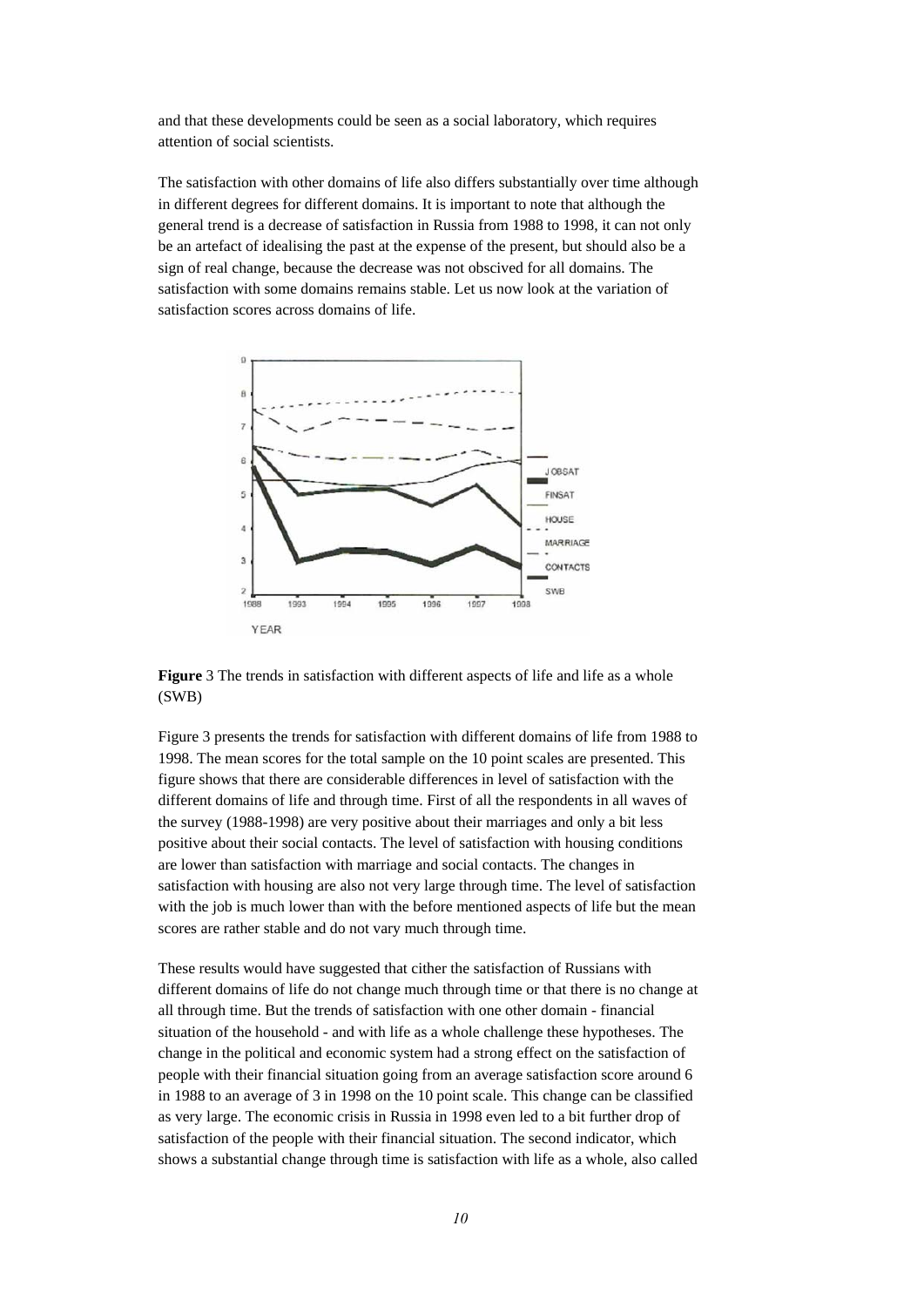Subjective Well Being (SWB). Figure 3 shows that this variable shows the same path of changes as the variable satisfaction with finances but in a more moderate way.

Two trends - satisfaction with the financial situation and satisfaction with their life as a whole show that we found not only differences between satisfaction with different domains of life but also between satisfaction levels in different points in time. Moreover the changes in subjective evaluations of life and its domains (in our case satisfaction) seem closely related with macro-economic changes occurring in this period. We can also see that the changes in mean scores of SWB follows the changes in the mean scores of satisfaction with finances although at a higher (more positive) level.

Saris and Andreenkova (2001) concluded that all these results clearly indicate that there is a lot of variation in the responses to satisfaction questions in Russia not only across people but also across time. These variations do not seem to be arbitrary and led them to the conclusion that there is a good reason to take these responses seriously and look at possible explanations of these trends. This conclusion was also made by Veenhoven (2001) who compared different countries with respect to satisfaction and living conditions. He concluded that the Russians not only say that they are unhappy but also have reasons to be unhappy if you compare them with people of other countries.

#### **2. Income changes, income satisfaction and life satisfaction**

Given the importance of the economic situation in Russia Schijns (2001) studied the relationship between income, income satisfaction and general life satisfaction. She employed three theories to describe a possible relationship between income, income-satisfaction, and life satisfaction in the Russian Federation during the period 1993-1995: the need theory, the comparison theory, and a personality theory. Her analyses of the Russet data showed that income, even when controlled for changes in income, had a small direct positive relationship with both income- and life satisfaction, meaning that more money does make Russians on average more satisfied with their income or with their life. Nevertheless, a comparison effect was also found: if one's income had improved compared to a previous year, this would lead to higher income-satisfaction as well. The effect was positive and significant over a one-year period, but over a two-year period, the effect was non-significant. It points out that adaptation has taken place over a two-year period: apparently, the Russian people got used to a raise or drop in income two years ago, but they still felt somewhat more satisfied over a positive change in income over the last year. An interesting new additional result was that also a positive effect of life satisfaction on income-satisfaction was found, from which it can be concluded that life satisfaction is not merely a sum of many pleasures, but also has an influence on its own on other domain satisfactions. People who are more satisfied with their income are more satisfied with their lives (bottom-up), but also, more generally satisfied people tend to report greater satisfaction with their income (top-down). In the model, the

bottom-up effect was somewhat stronger. Hence, in a strict sense, the cross-situational personality hypothesis that no, or only marginal, bottom-up effects can be found, was rejected. Moreover, the hypothesised longitudinal stability of life satisfaction was Quite low in Russia.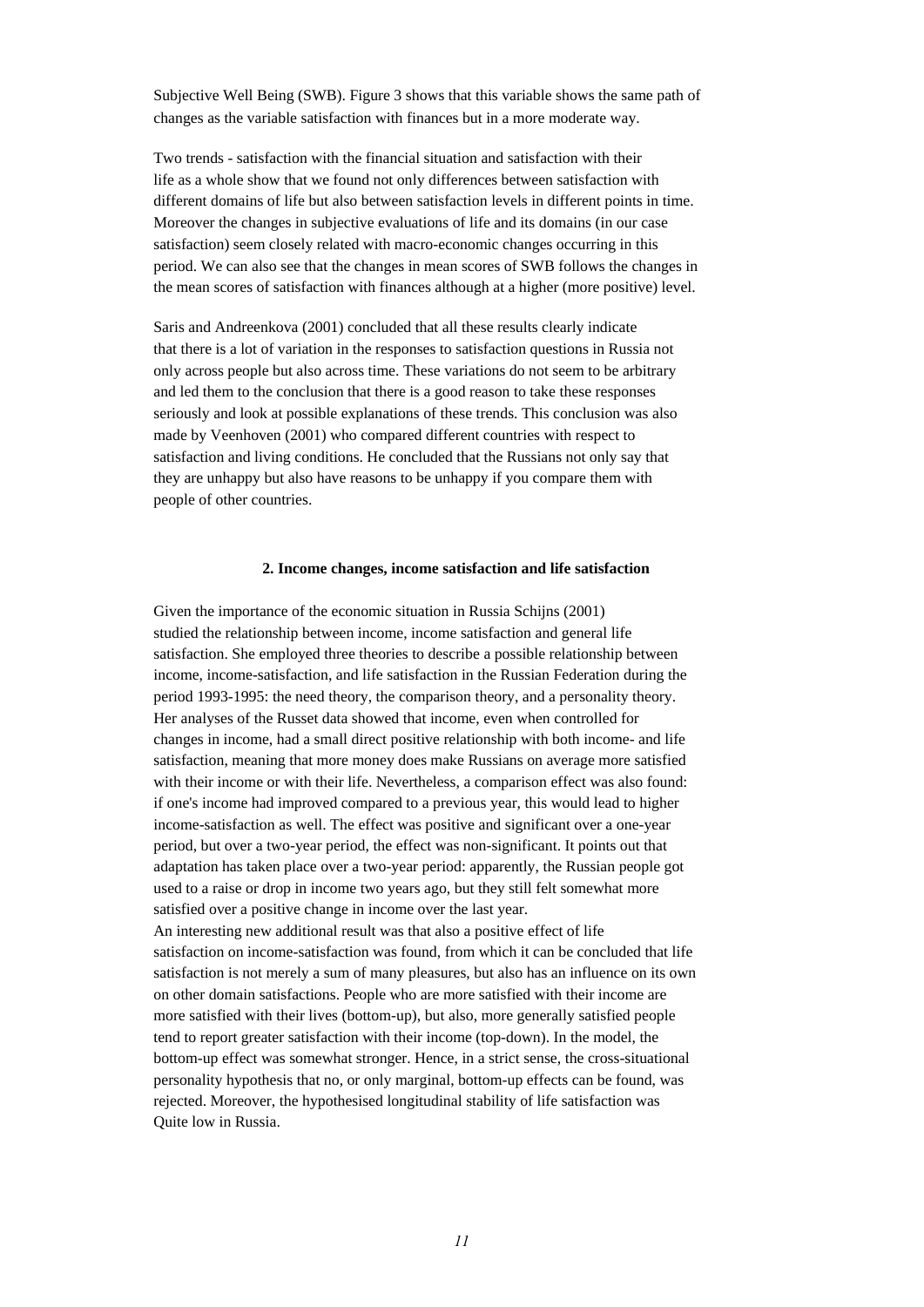In a second analysis, three additional comparison mechanisms were included, namely the perceived discrepancy or gap between one's own income and average income in Russia, between one's own income and the income needed, and finally between one's own income and the income deserved. Since these questions specifically addressed income issues, they were directly linked to income-satisfaction. All three comparison effects were significant and positive, with social comparison and comparison with needed income having approximately the same relative positive effect, and comparison with deserved income having the lowest effect. These effects were net of the top-down effect of life satisfaction on income-satisfaction.

Inclusion of three comparison effects in the model resulted in the disappearance of a significant direct need effect of income on income-satisfaction. This finding has also been reported by Cummins (2000), who stated that subjective variables tend to share more variance with other subjective (e. g. income-satisfaction), rather than with objective variables (e. g. income). However, income still can influence incomesatisfaction indirectly through other variables such as comparison mechanisms. **For**  example, having more income positively influences a person's perceived relative standing in society, which will eventually lead to a higher income-satisfaction as well. Adding relative standards to the model can be seen as an important step, since in this way mediating processes can be better understood (Diener & Biswas-Diener, 1999). It further emphasises the importance of building an integrated theory (i. e. consisting of more than just one approach) on income and life satisfaction.

### 3. **Relations between domain and general life satisfaction**

Saris (2001) tested on the Russet panel data alternative models for the relationships between domain satisfactions and general life satisfaction. His study generated a result which is the complete opposite of the results of Lance (1989 ) and of those of Headey et al (1991). They both found an effect of marriage satisfaction on general life satisfaction; yet Saris found a top-down effect in Russia. Headey found an effect of the general life satisfaction on satisfaction with the standard of living while Saris found a reciprocal effect in this study.

He did not attribute these differences to differences in the approach, the measurement procedures or other technical aspects. In fact his analysis is quite similar to the analysis of Headey et al. so that he did not expect that this is the reason for the differences. His hypothesis is that the economic situation determined so much the life of the Russian population at the time of the research that this is the reason that for the income domain, an effect has been found from income satisfaction on general life satisfaction. In the countries studied by Lance et. al. and Headey et al. the income domain was far less dominant because most people had sufficient income to cover their necessary expenses. In such a situation other life domains become important like marriage, the family and social contacts. This idea is in line with the theory of Maslow(1970) with respect to a hierarchy of values. It would mean that if financial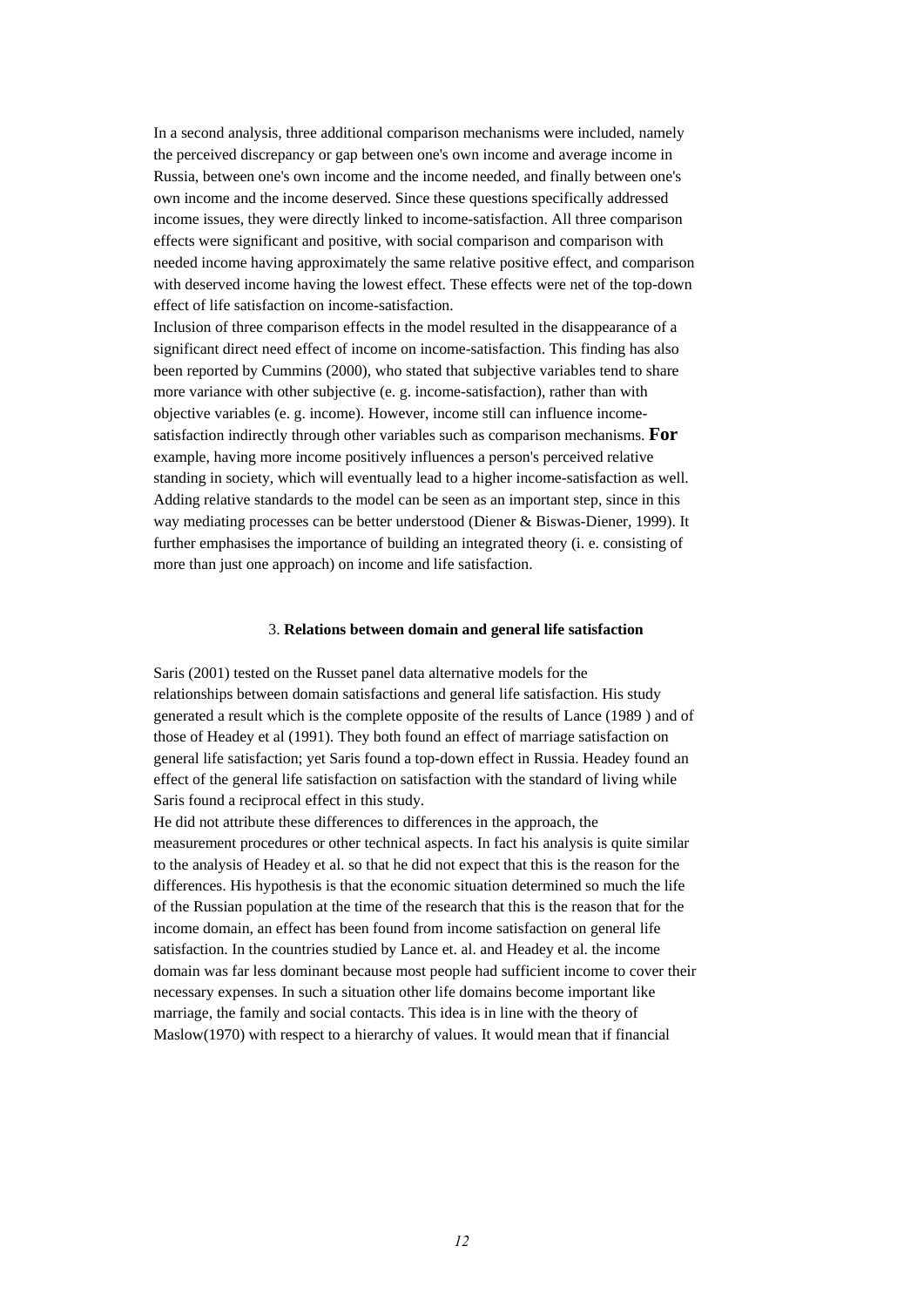certainty is not obtained people are concerned with this domain and this concern also determines their subjective well-being: but if financial security has been obtained other concerns become important such as family life and marriage. One just has to wait until the level of prosperity in Russia reaches a similar level to that in Western Europe to sec whether the effect for income on general life satisfaction will disappear. For now Russians can increase their subjective well-being by an increase in their income or a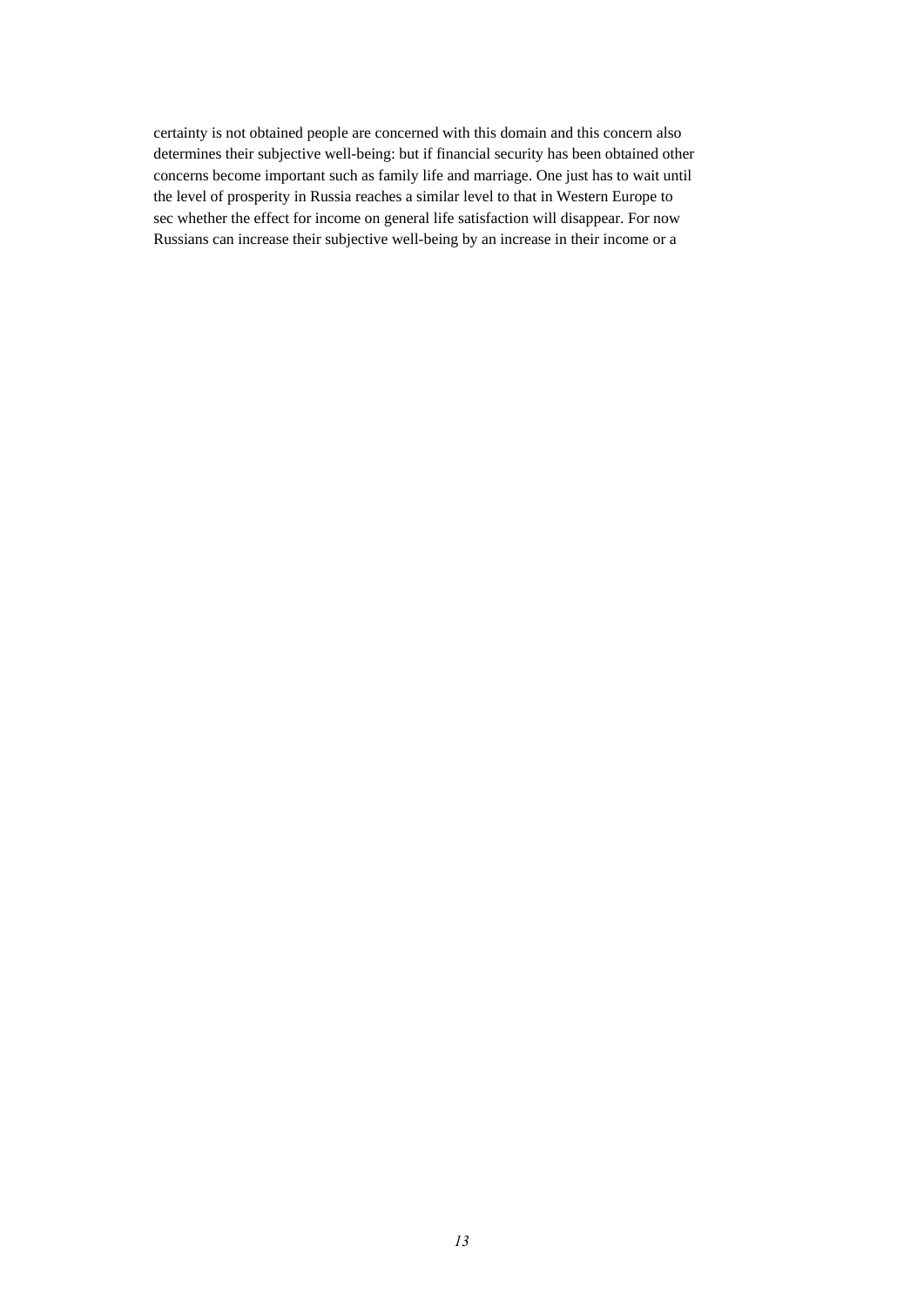reduction in their expectations with respect to this domain. The last approach is probably the easier way to more satisfaction for most people in Russia.

#### **4. Dissatisfaction and political action**

Dissatisfaction in the Russian Federation has become widespread; citizens arc not only dissatisfied with their personal life, their job, and especially with their financial situation Dissatisfaction is extremely widespread and high when it comes to the way government is performing on several public problems. Several things have become clear in the study of Wille (2001).

To begin with, the problems that beset citizens in their daily lives are not translated in political activity. In order to cope with 'self-located' problems on housing, the job, and financial conditions private rather than political means arc activated. However, when we look at 'socially located' problems, that are object of government policy - e. g. employment, rising prizes, crime rise —it is clear that political voice is an available option for some citizens. The readiness to voice concerns on these issues through really active political means is however small; most dissatisfied citizens that are ready to voice limit their activity to voting. The analysis clarifies that people who do not voice should not be automatically classified as loyal citizens. Silent non-voice lumps together two phenomena. One form of silence may be loyally, the other form of silence can be covered by the concept of neglect. Political 'neglect' in the literature sometimes under the label of' political alienation' or 'political apathy—is a serious alternative, that deserves a place next to Hirshmans options of active opposition (voice) and diffuse positive support (loyalty). Empirically, the phenomenon of neglect appears to be a widespread response to political dissatisfaction in the Russian Federation.

Finally, it has become clear that that the voice and loyalty response -although treated as alternatives in Hirshman's theory—are actually options of a different order. Loyalty is an attitude, whereas voice is an action. Both can be related. Loyalty can activate voice, whereas neglect can hamper the operation of voice. Although neglect and loyalty can be treated as mutually exclusive attitudes, voice can manifest itself in combination with both feelings. Voice can thus manifest itself in a *'loyal voice'* and a *cynic voice'.* 

In Easton's theory a democratic political system cannot survive for long without the loyal support of the majority of its citizens. Public support is even more important to new democracies and those in the process of democratization. Democratizing regimes not only confront greater political stresses, they also lack the institutions and leaders with enable older, established democracies to cope with political challenge (Mishler and Rose 1999: 79). In an analysis of public support for post-communist regimes at the beginning of the transition to democracy Mishler and Rose (1999) advanced a 'fear and hope' model to explain the initial sources of support. Immediately following the collapse of communism, citizens were likely to support the new regime because it represented a break from the rejected communist past, whose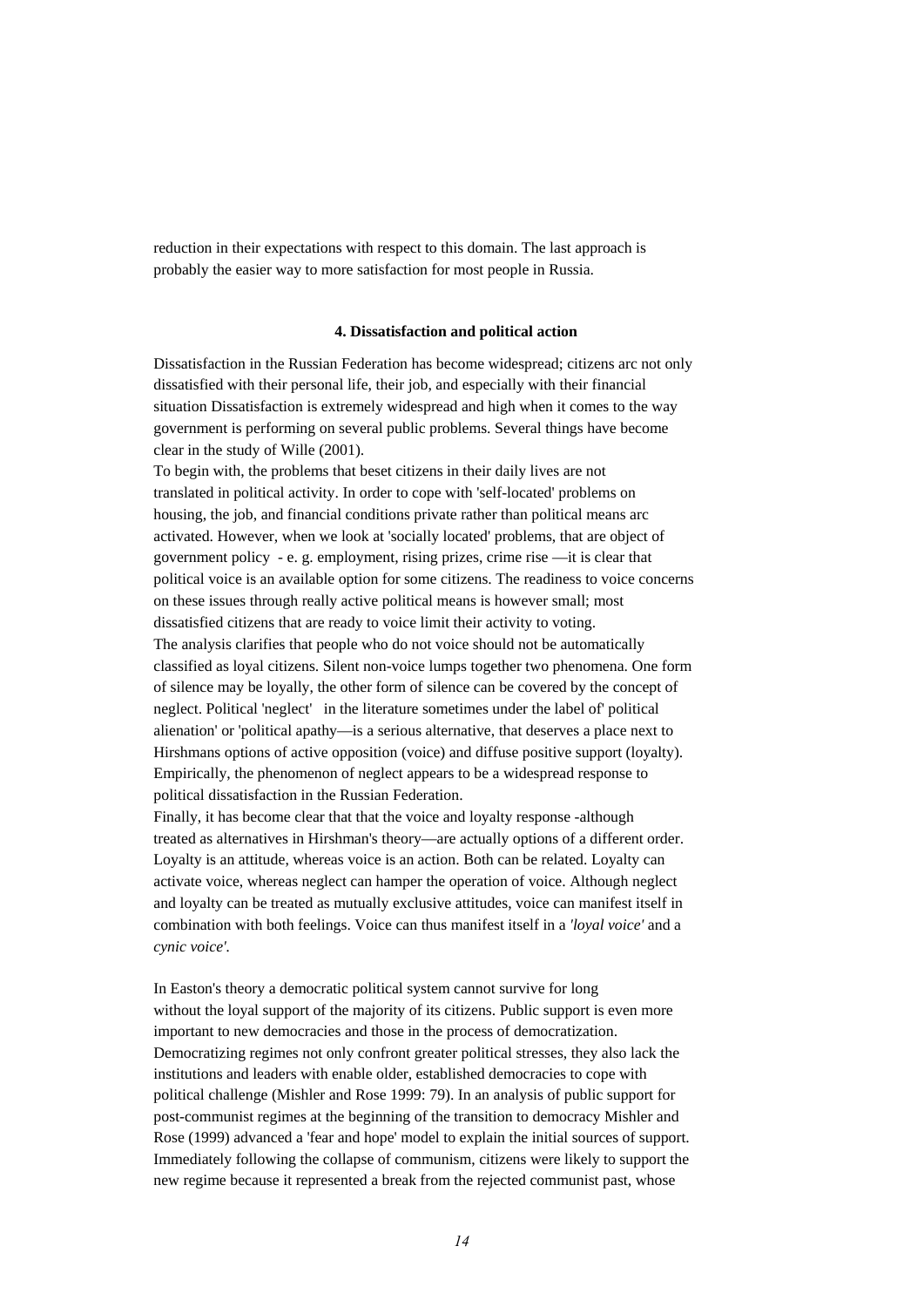return they feared. In addition, citizens harbored strong hopes that current economic sacrifices would produce real prosperity in the foreseeable future.

In the ten years since the transition to democracy, the impact of fear has diminished, hope has been replaced by disappointment. Sources like contemporary experiences and evaluations of government performance are becoming more important in causing subsequent changes in support. Russian citizens, as our data show, give poor marks to how their political system functions. Political discontent and neglect is widespread and deep rooted. Public attitudes toward the regime are negative and there is little optimism. Economic performance, including assessments of both individual wellbeing and of macroeconomic conditions have been shown to be important determinants of political support. Lack of popular support is not only deferring legitimacy on the Russian regime; it also influences its effective performance. When public support is weak governments are not able to make new commitments on the basis of it, and hence cannot respond effectively to political challenges, losing support in a downward spiral.

It is often argued that citizens in socialist systems arc accustomed to holding government responsible for both macroeconomic conditions and their personal welfare. Yet the analysis here does not confirms this statement. Since the middle of 1990s, when the early illusions that democracy and capitalism would bring instant prosperity gave way to disappointment and bitterness in the Russian federation, the majority of Russians rely on themselves and expect very little from the government. A recent story in the Herald Tribune illustrates this conclusion. It tells us how a household of two teachers manage to coop living by their so called "insurance": two cows, one sow, nine piglets, twenty chickens and four gees that inhabit the shed behind their house:

*In the late afternoon, after teaching his high school physics classes, it was time for one of Mr. Vladimir Demidov least favourite tasks: feeding April, the cow who inhabits the shed of scrap wood behind his house. Mr. Demidov never saw himself slopping pigs, scattering Straw and nailing chicken wire when he decided two decades ago to become an educator. Neither he nor his wife, Nina, also a physics teacher, has the slightest interest in farming. But they and their two sons do want to eat. And with their prospect of receiving their meagre salaries a dubious matter in any given month, they decided long ago that running a backyard farm was preferable to trusting the government to pay them (Herald Tribune March 24, 2000).* 

Although democracy is not yet lost, the signs about the preservation of democracy are ominous. The new leader of the Russian state Vladimir Putin, has demonstrated real ambivalence toward democracy.  $<sup>1</sup>$  Yet, the largest threat to Russian democracy docs not</sup> come from within the state, but from a Russian society with weak democratic institutions and a public whose attitude towards government and politics is one of overwhelming neglect and apathy.

The deployment of state resources in Chechnya, the violations of human right in the cause of defending Russia's borders; and the announcements of some innovations in the electoral system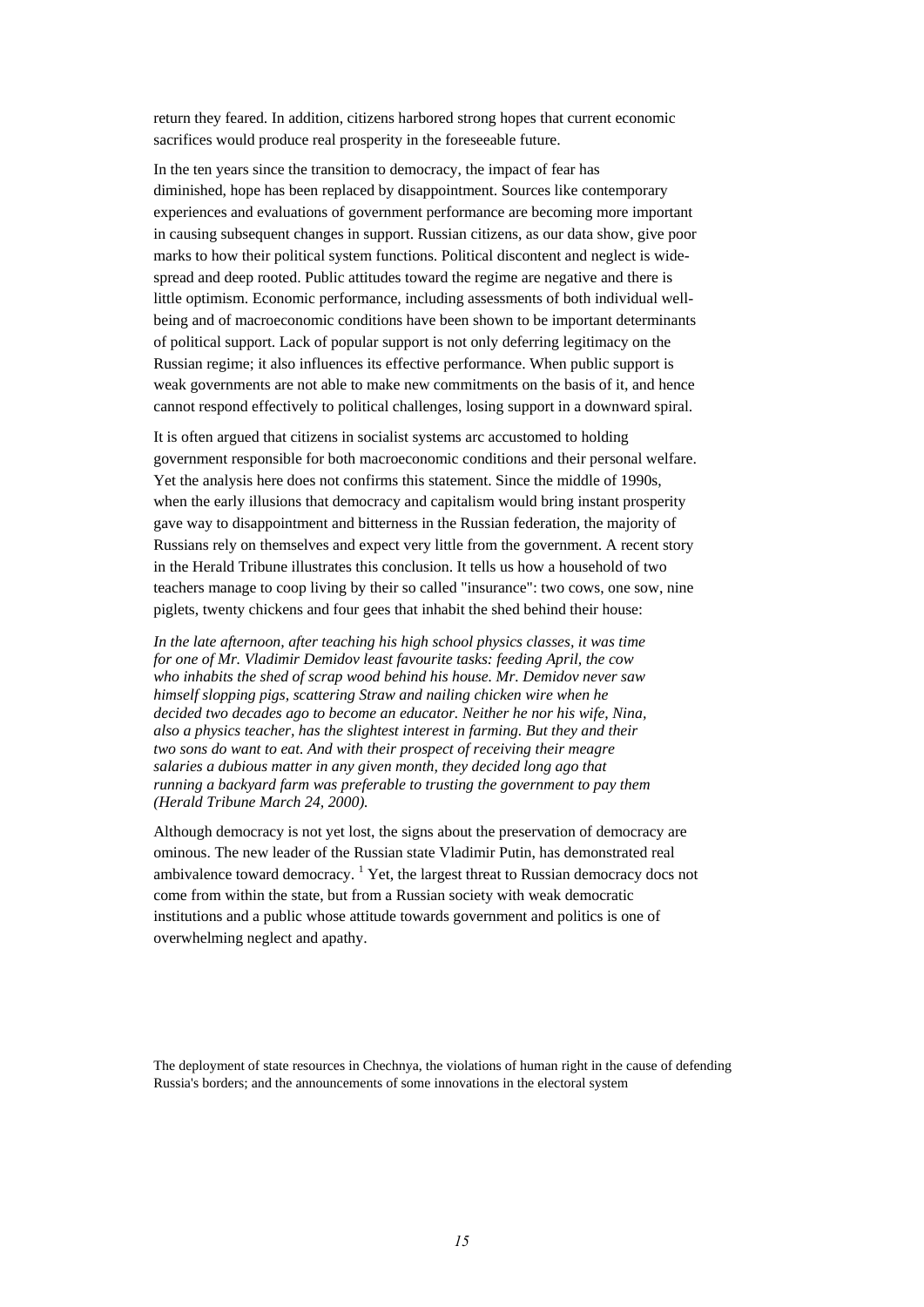# **Part TIL Methodological research**

#### **1. Poverty lines**

It will be clear that poverty is a very important issue in Russia. Therefore, Ferrer I Carbonell and Van Praag (2001) studied the different concepts and measurement of poverty. Two concepts of poverty are presented, namely *welfare*  (economic) *poverty* and *well-being poverty.* The last, is a broader concept that tries to capture satisfaction with life as a whole. In the Russian Federation for 1997 and 1998, the poverty incidence of welfare poverty is much larger than for well-being poverty. They also presents different approaches to the measurement of poverty. First, relative objective measures of poverty are discussed. This approach seems to be nonrelevant as they give just income distribution statistics describing relative income ratios but they are not related to absolute levels of poverty. The results for the Russian Federation yield incredibly low poverty ratios. Second, objective measures based on the "official" poverty line arc discussed. The "official" poverty line is based on the work carried out by Popkins et al. (1996). They define poverty lines (minimum income level) based on a subsistence level of expenditures obtained as 1. 3 times a subsistence food basket. In the paper, the "official" objective estimates are compared with two subjective measures, namely the Leydcn Poverty Line (LPL), and the Subjective Financial Satisfaction Poverty Line (SFSPL). These subjective measures are more flexible as the "level" of satisfaction considered as "minimum" can be changed. When taking different satisfaction levels (e. g. 3 or 4) in a 11-point scale, the subjective measures can give rise to similar poverty ratios as those derived from the objective "official" poverty measurement.

Subjective measures show strong consistency among them. In other words, the outcomes from the LPL and the SFSPL are comparable. Furthermore, the results obtained by Ravallion and Lokshin (1999) using a subjective measure based on the Economic Ladder Question (ELQ), are also in line with our results, derived from the Financial Satisfaction question.

Given such a multitude of poverty indicators the question arises winch of them should be preferred. This natural question, however, is easier asked than answered. The preferred measure of poverty depends on the data availability and intuitive feelings. We would prefer to stick to one of the subjective measures because they are based on the respondents' feelings of income-poverty. Then SFS(3) and LPL(4) seem to be the most adequate ones. Besides, subjective measures are very flexible since the level below which an individual is considered poor can be easily changed. Thus, we can find poverty ratios using SFS(3) but also using SFS(4) or SFS(2). Besides the SFS and LPL, which measure income poverty, we have also presented a measure for well-being poverty. In our study well-being poverty, which is much lower than income poverty, is measured by means of a subjective question. Subjective well-being is a more complex phenomenon than financial satisfaction and thus more difficult to estimate and understand. Therefore the well-being poverty estimates for the Russian Federation have to be taken with precaution. Further research on this direction is needed.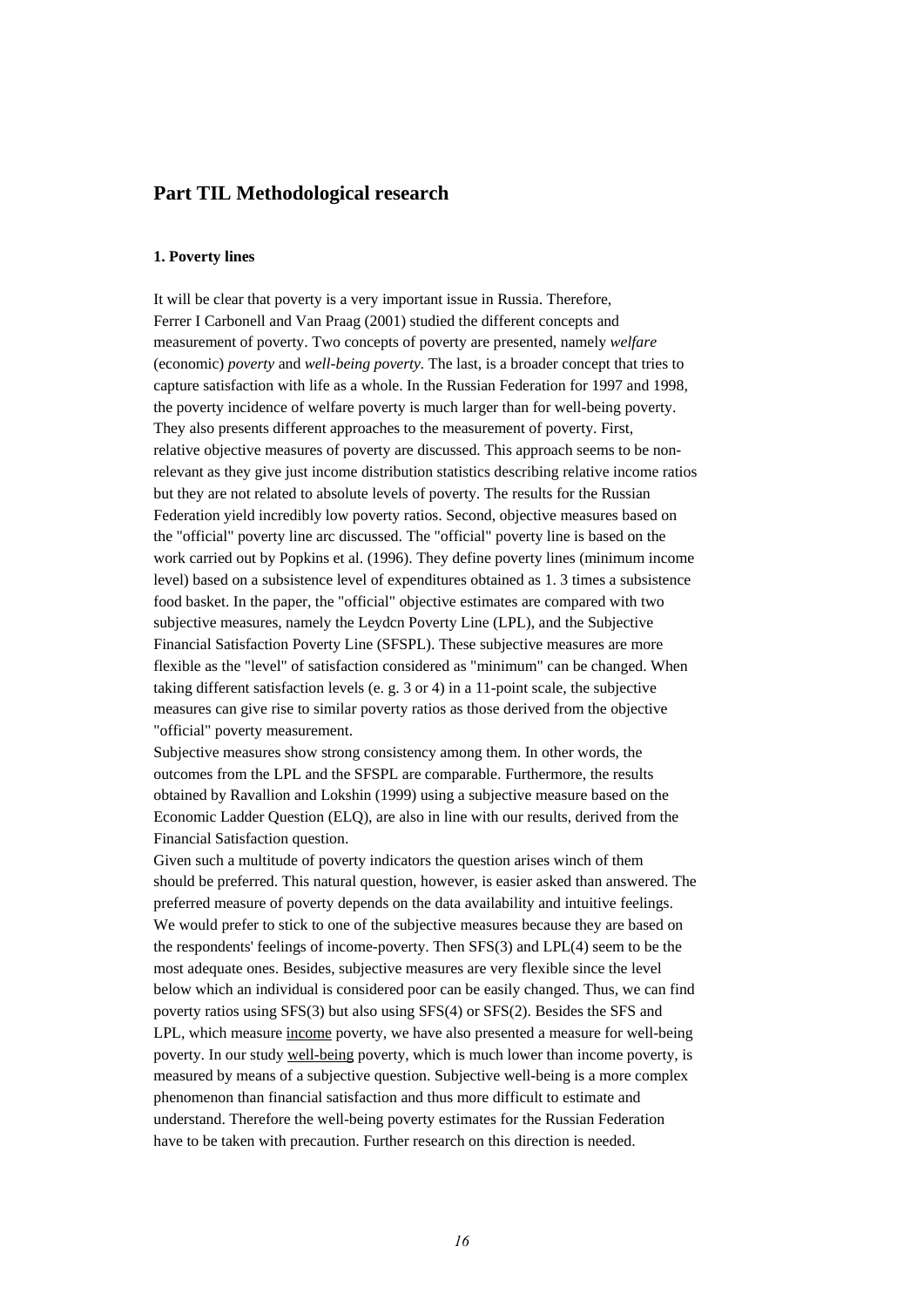The consistent results found on subjective measures, their flexibility and lower cost, and their importance in psychological matters, make us see a great future for such measures. Not only within the framework of poverty analysis but also when the objective is to assess individual's happiness

#### **2. Multitrait Multimethod research of data quality**

During the period the panel data was collected the quality of the data was permanently controlled using Multitrait Multimethod experiments or MTMM experiments. This means that for the most relevant variables (traits) alternative formulations (methods) have been used at different places in the surveys. This design suggested by Campbell and Fiske (1957) allows the estimation of reliability and validity of measures using different models (Alwin 1974, Andrews 1984, Saris and Andrews, 1991 etc). This approach has led to useful estimates of data quality and generalisation of it in the US (Andrews 1984), Austria (Költringer 1995) and The Netherlands ( Scherpenzeel and Saris, 1997)

Applying this approach on the Russian data serious problems have been encountered. It turned out that the data in each wave were very reliably and valid but the stability of the opinions through time turned out to be very low which seems to be contradictory at first side (Van der Veld and Saris 1999). However the phenomenon that people have very weak and unstable opinions about heavily debated issues has been suggested already in 1964 by Converse, speaking about US citizens. His remarks have led to a controversy in US concerning the capabilities of ordinary citizens to participate in the democratic process (Achen 1975. Judd, Milburn, 1980, Converse and Markus 1979, Feldman 1989, Zaller 1992).

Given that we have found in the Russet panel an extreme case of the phenomena described by Converse (1964) we have tried to model this opinion strength together with reliability and validity. In doing so Van der Veld and Saris (2001) decomposed the opinion strength in stability and cristallization where the last concept indicates the strength of the general opinion with the time specific opinion. It turned out that especially the cristallization is rather low in Russia. This can explain why the reliability and validity at each occasion can be rather high and the stability as observed by Converse (1964) and other can be rather low.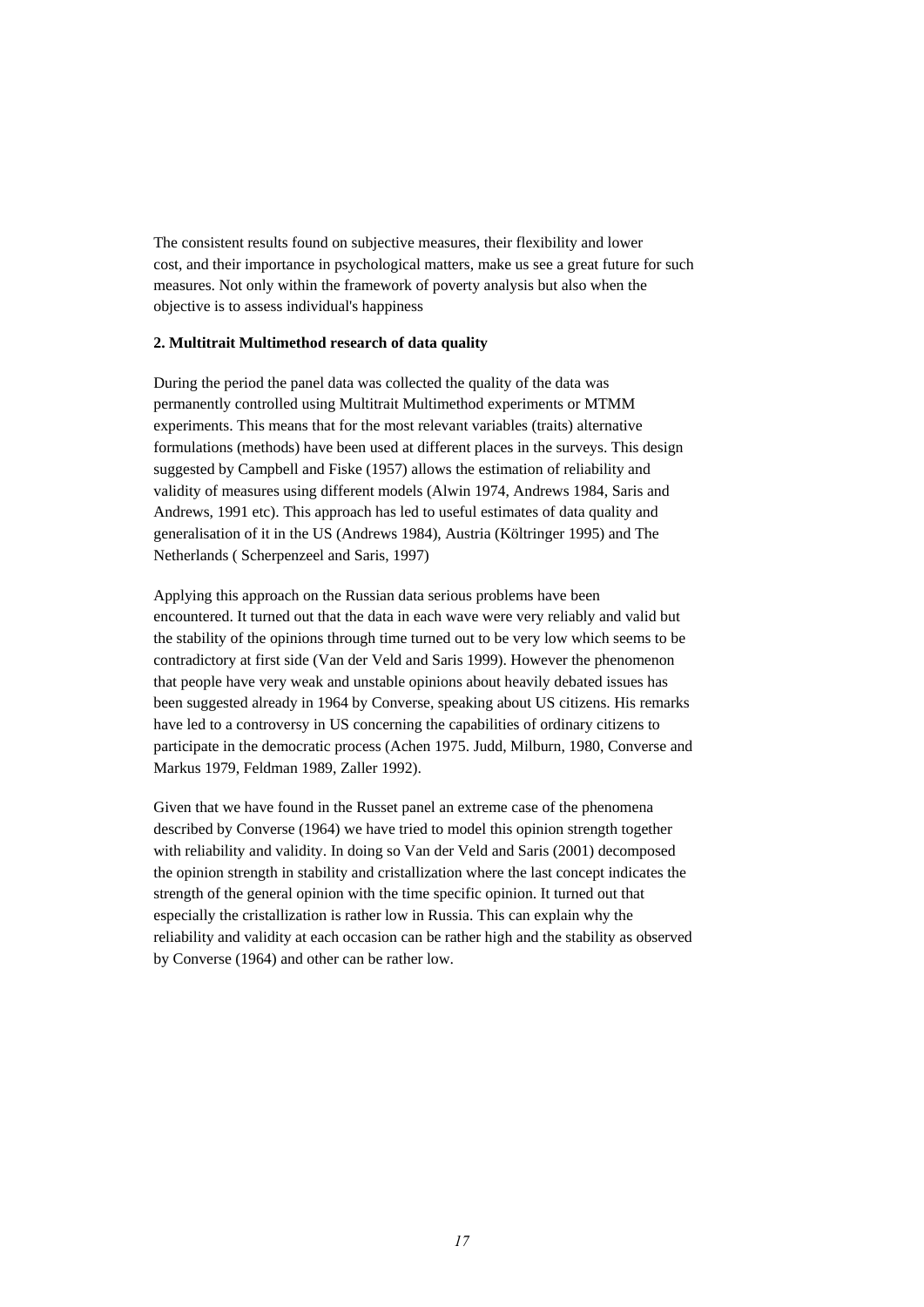# **Part IV Acces to data and report of the Russet panel**

# **1, The data**

In order to make the data of the Russet panel accessible to other researchers the following information has been made available by the Dutch Management group at the University of Amsterdam and our counterpart in Russia (CESSI) on the WEB and on CD-rom:

the description of the research design and sampling design

the design of the questionnaires

- the original questionnaires and show cards in Russian and a translation in English a trend report for all the repeated questions

a list of names of all variables present in the questionnaires of all waves

All this data can be reached on the WEB at [http:](http://home.pscw.uva.nl/saris/) [//home.](http://home.pscw.uva.nl/saris/) [pscw.](http://home.pscw.uva.nl/saris/) [uva.](http://home.pscw.uva.nl/saris/) [nl/saris/](http://home.pscw.uva.nl/saris/)

The micro data arc available for users on request and will be provided in the form of SPSS files together with the above specified information. The data will be delivered on CD-rom. The request for the data should be send to [Saris@pscw.](mailto:Sans@pscw.uva.nl) [uva.](mailto:Sans@pscw.uva.nl) [nl](mailto:Sans@pscw.uva.nl) or by mail to W. E. Saris. Faculty of behavioral and social sciences, University of Amsterdam, OZ Achterburgwal 237, 1012 DL Amsterdam, The Netherlands.

## **2. Publications generated by the project**

## **2001**

The relationship between income and satisfaction: The effect of measurement error and suppressor variables.

Willem E. Saris. 2001. Social Indicators Research 53: 117-1. 36.

The relationship between income, change in income and life satisfaction in West Germany and the Russian Federation: absolute relative or a combination of both? Peggy Schyns. Forthcoming. In Advances in quality of life theory and research. Kluwer, Dordrecht.

A study of the socio-economic transitions in Russia: The RUSSET panel. Willem E. Saris and Anna Andreenkova. Forthcoming 2001. In Journal of Happiness Studies, a special issue on Happiness in Russia. 2 1-14.

Are the Russians a unhappy as they say they are? Comparability of self reports across nations?

Ruut Veenhoven. Forthcoming. Forthcoming 2001. In Journal of Happiness Studies, a special issue on Happiness in Russia. 2 14-41.

Poverty in the Russian Federation.

Ada Ferrer-I-Carbonell and Bernard van Praag. Forthcoming 2001. In Journal of Happiness Studies, a special issue on Happiness in Russia. 2 41-71.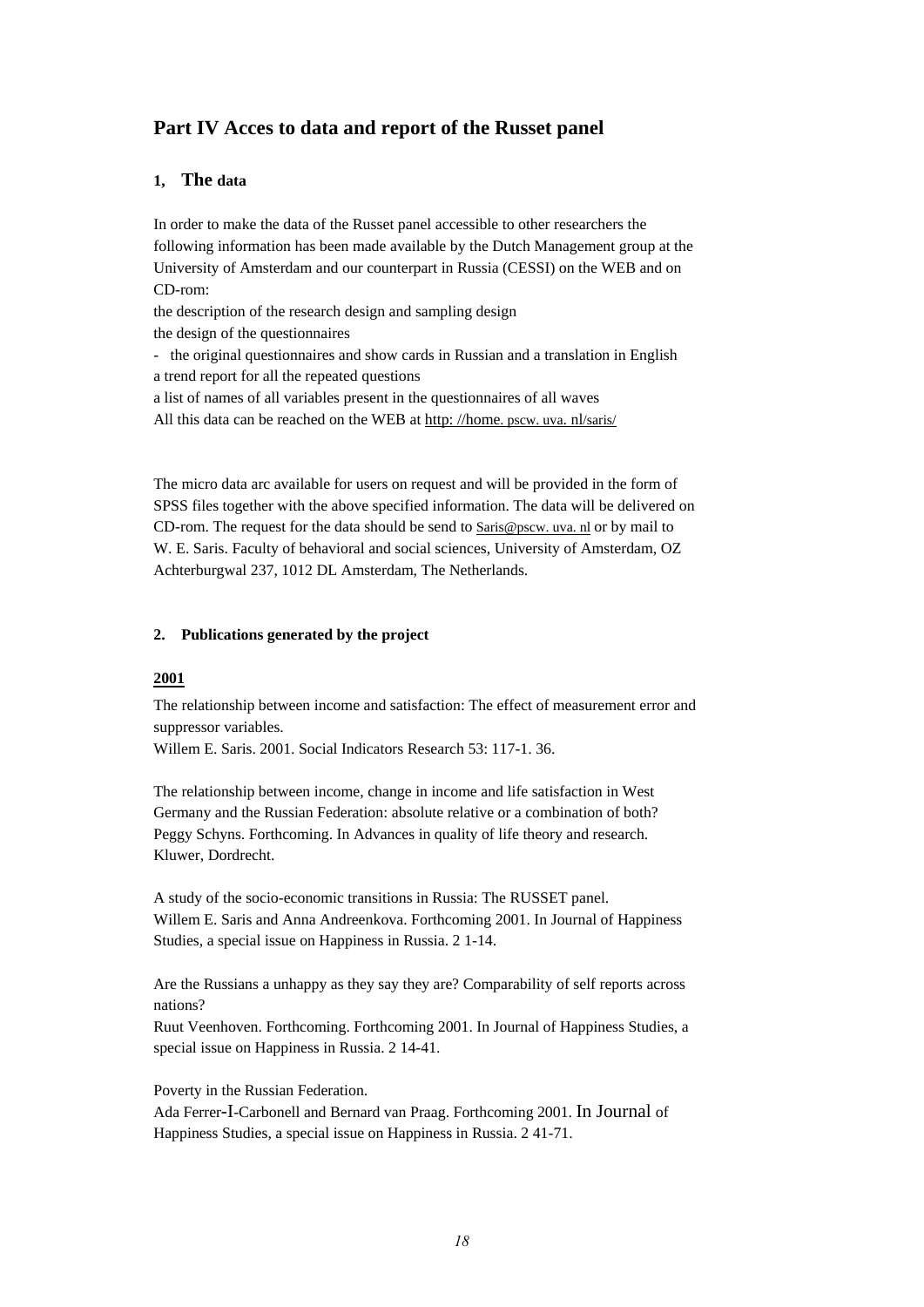Income and satisfaction in post communist Russia. Peggy Schyns. Forthcoming 2001. In Journal of Happiness Studies, a special issue on Happiness in Russia. 2 71-98.

The relationship between subjective well-being and domain satisfactions. Willem Saris. Forthcoming 2001. In Journal of Happiness Studies, a special issue on Happiness in Russia. 2 98-114.

Action, voice, loyality and neglect: political responses to dissatisfaction in the Russian Federation.

Anchrit Wille. Forthcoming 2001. in Journal of Happiness Studies, a special issue on Happiness in Russia. 2 115-140.

## **2000**

Problems in Russian Polls: Memory Effects. Acquiescence, and Awareness. William van der Veld, and Willem E. Saris. 2000. Kwantitatieve Methoden 64: 87-116.

Separation of reliability, validity, stability, and opinion crystallisation using life satisfaction variables.

William van der Veld and Willem Saris. ASCOR, University of Amsterdam.

#### **1999**

Explorations of welfare and well-being. Paul Frijters. 1999. Ph. D. thesis, Tinbergen Institute Research Series no. 196, Thela: Amsterdam.

Stability of Three-Wave Simplex Estimates of Reliability. Germa Coenders, Willem E. Saris, Joan M. Batista-Foguet. 1999. Structural Equational Modeling 6: 135-157.

# **1998**

Income and Satisfaction, Willem E. Saris, and Bruce Headey. 1998. Paper presented at the Quality of Life in Cities conference Singapore.

The effects of climate on welfare and well-being in Russia. Paul Frijters, and Bernard M. S. van Praag, 1998. Climate Change 39: 61-81.

The estimation of memory effects in a multitrait multimethod context. William van der Veld. Masters thesis. University of Amsterdam, Amsterdam.

The under-reporting of incomes in Russian household surveys. Paul Frijters, and Bernard M. S. van Praag. 1998. University of Amsterdam, under revision.

#### 1997

Changes in income and their effect on subjective well-being in Germany and Russia. Peggy Schyns. 1997. In Developments in quality of life studies: Proceedings of the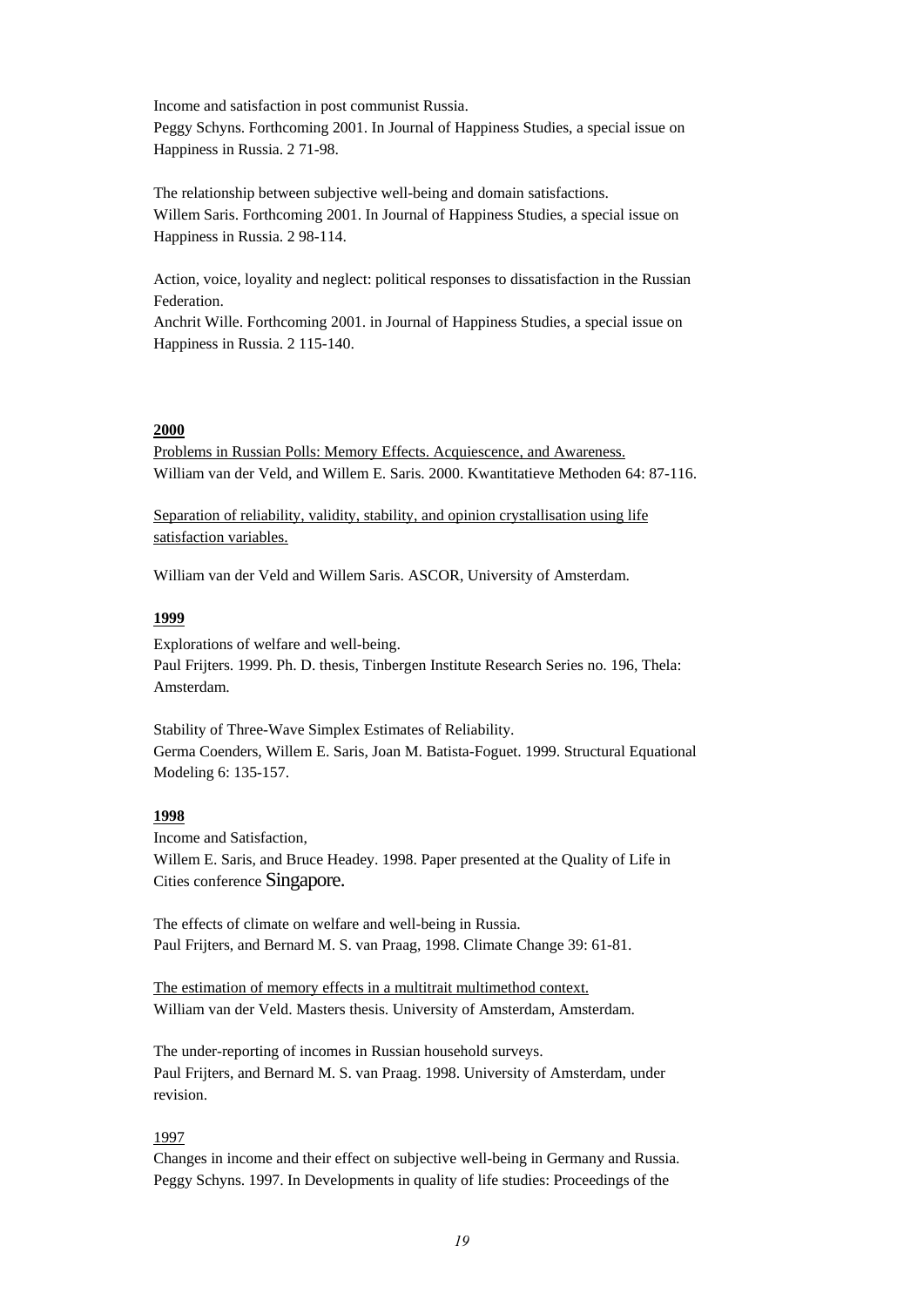first conference of the International Society of Quality of life studies. Edited by 1. Meadow. Volume 1. Charlotte,

Maten van Welzijn. Over net met en van welzijn: Changes in income and their effect on life-satisfaction in West-Germany and the Russian Federation.

Peggy Schyns. 1997. Paper presented at the AWSB Onderzoeksgroep Zorg en Welzijn.

## **1996**

Satisfaction in Russia.

Anna Andreenkova, and Annette C. Scherpenzeel. 1996. Pp. 201-220. In A Comparative Study of Satisfaction with Life in Europe. Edited by Willem E. Saris, Ruut Veenhoven, Annette Scherpenzeel, and Brendan Bunting. Eötvos University Press, Budapest.

Study on the effect of individual income changes on satisfaction in Russia. Willem E. Saris, and Anna Andreenkova. 1996. Pp. 263-275. In A Comparative Study of Satisfaction with Life in Europe. Edited by Willem E. Saris, Ruut Veenhoven, Annette Scherpenzeel, and Brendan Bunting. Eötvos University Press, Budapest.

## **Forthcoming**

Income, change in income and life satisfaction: a study overtime in West-Germany and the Russian Federation. Peggy Schyns. Forthcoming. Berlin, Germany,

Do individuals try to maximize satisfaction with life as a whole. Paul Frijters. 1999.

The structure of German well-being. Bernard M. S. vanPraag, and Paul Frijters. 1999. University of Amsterdam, Submitted.

Separation of reliability, validity, stability, and opinion crystallisation. William van der Veld and Willem Saris. Forthcoming. Pp. 343-365. In the issue of belief systems - Essays in the intersection of non-attitudes and attitude change. Edited bv Willem E. Saris and Paul Snidernan (2001).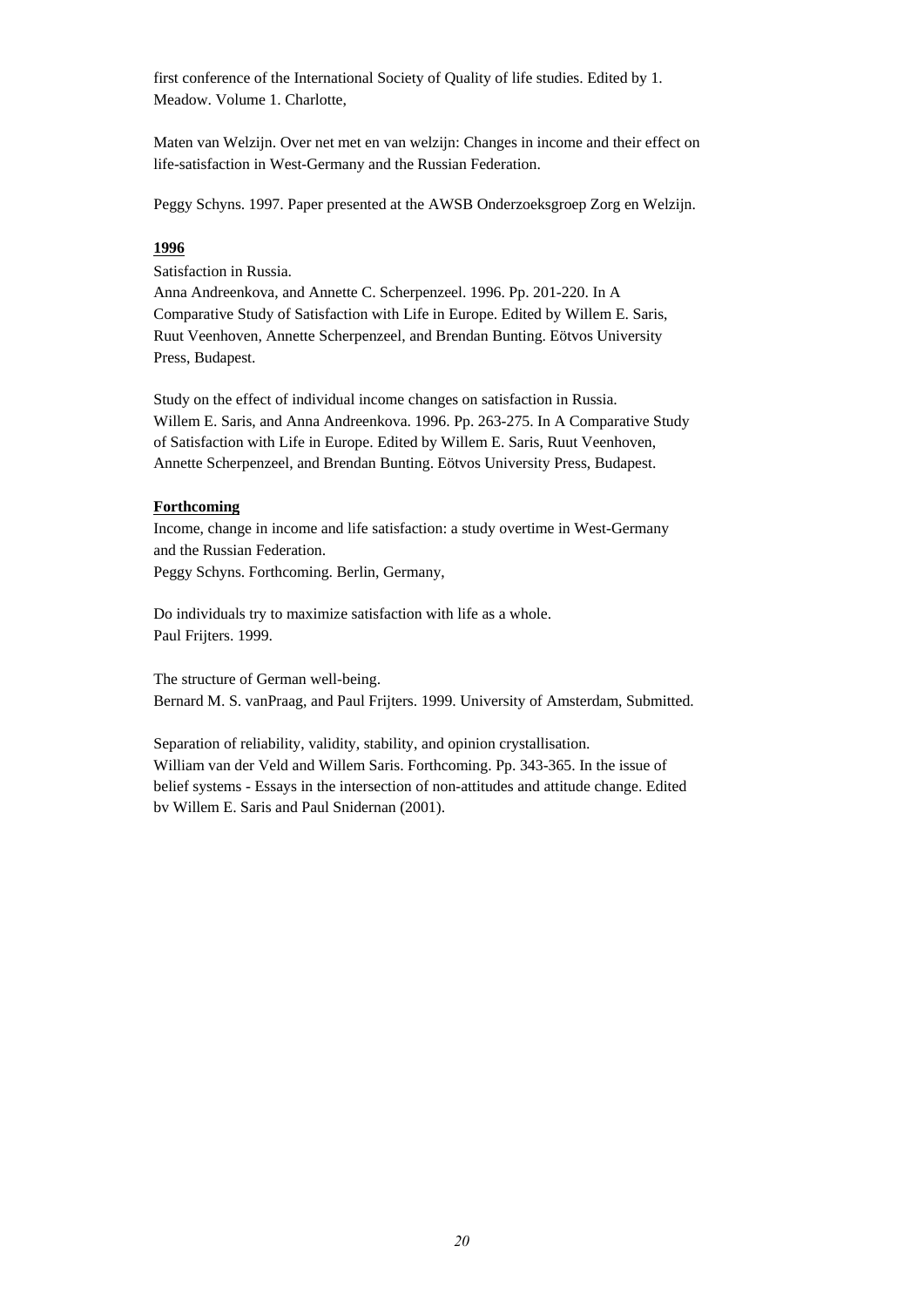#### **Referenced Literature**

Achen C. II. (1975) Mass political attitudes and the survey response. American Political Science Review. 69, 1218-31.

Andrews F. (1984) Construct validity and error components of survey measures: a structural modelling approach. Public Opinion Quarterly, 48 (2) 409-42.

Andrews F. M. and S. B. Withey (1976) Social Indicators of Well-being. New York, Plenum Press.

Campbell D.T.and D. W. Fiske (1959) Convergentand discriminant valialion by multitrait multimethod matrix. Psychological Bulletin. 56: 833-53.

Campbell A, Converse P. E. and Rogers W. R. *The quality o f American life.* New York, Russel Sage Foundation, 1976.

Converse P. E. (1964) The nature of belief systems in mass publics. In D. Apter (Ed) Ideology and discontent. New York: Pree Press

Converse P. E. and G. Markus (1979) A dynamic simulaneous equation model of electoral choice. American Political Science Review. 73, 1055-70

Diener E. (1984) Subjective well-being. Psychological Bulletin 95, pp 542-575.

Feldman S. (1989) Measuring issue preferences: The problem of response instability. Political analysis 1: 25-60.

Frijda N. H. (1984) Emoties als belangenbehartigers. In A. Vingerhoets (Ed). Facetten van emoties. Liss: Swets & Zeitlinger, 1-8.

Harvey J. H. and W. P. Smith (1977) Social Psychology, an attributional approach. Saint Lois: The C. V. Mosby Company.

Joereskog K. G. (1971) Statistical analysis of sets of congeneric tests. Psychometrika, 36, 109-133

Judd C. M. and M. A. Milburn (1. 981) The structure of attitude systems in general public. Comparisons of a structural equation model. American sociological review. 45: 627-43

Kish L. (1965) Survey sampling, New Yrok, Wiley

Költringer R. (1995) Measurement quality in Austria personal interview surveys. In W. E, Saris and A. Munich (Eds) The Multitrait-Multimethod approach to evaluation of measurement instruments. Budapest, Eötvös University Press. 207-24.

Labarbera P. A. and D. Mazursky (1983) A longitudinal assesment of consumer satisfaction and dissatisfaction. Journal of marketing research, 20, 394-404.

McKennel A. C. and F. M. Andrews (1980) Models of cognition and affect in perceptions of well-being. Social indicators research, 8, 127-155